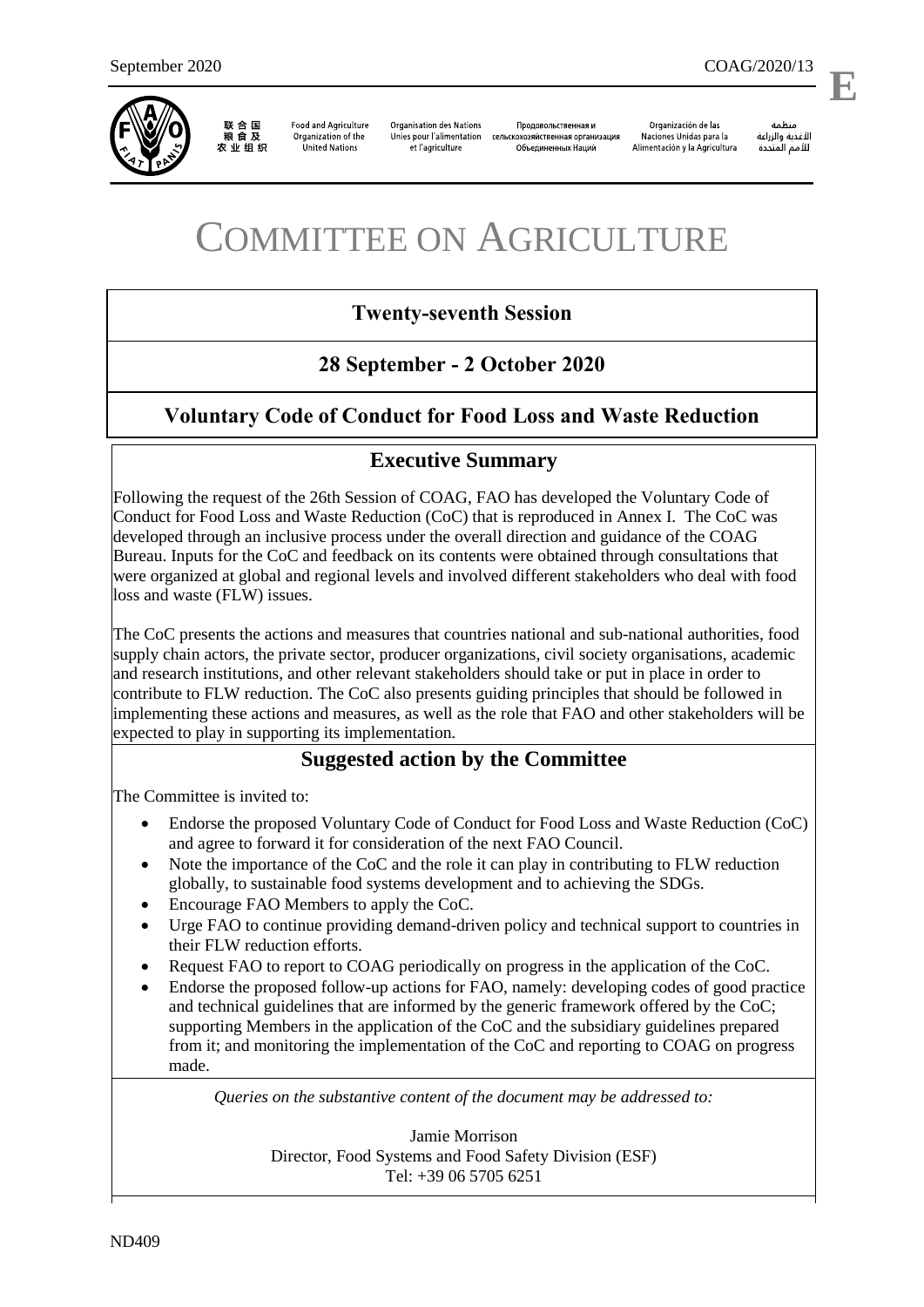# **I. Introduction**

1. At its 26th Session in October 2018, COAG requested that, subject to resource availability and working with relevant actors, FAO should take the lead to develop voluntary codes of conduct for the reduction of food loss and food waste to be submitted to the next session of COAG (COAG 27).

2. Following the request from COAG 26, FAO has developed the Voluntary Code of Conduct for Food Loss and Waste Reduction that is reproduced in Annex I. Framed by a food systems approach and aligned with the interconnected Sustainable Development Goals (SDGs), the Voluntary Code of Conduct for Food Loss and Waste Reduction addresses both food loss and food waste within the same document. The proposed Voluntary Code of Conduct for Food Loss and Waste Reduction is submitted to COAG for consideration and endorsement.

# **II. Steps followed to develop the Voluntary Code of Conduct**

3. The Voluntary Code of Conduct for Food Loss and Waste Reduction (CoC) was developed through an inclusive process under the overall direction and guidance of the COAG Bureau. This process involved the following forums through which feedback was obtained from the stakeholders who deal with food loss and waste (FLW) issues:

a. A global e-consultation from 19 July to 16 August 2019, which was hosted on the Food Security and Nutrition Network<sup>1</sup> and obtained feedback on the outline of the CoC and the technical content of the different sections.

b. Regional multi-stakeholder technical consultation workshops for the identification of priority FLW issues incorporated into the CoC. Three regional consultations were held:

- i.A side event of the 2nd All African Post Harvest Congress and Exhibition, which was co-organized by the African Union Commission, the University of Nairobi and other partners in Addis Ababa, the Federal Democratic Republic of Ethiopia. The side event took place on 17 September 2019. 2
- ii.A side event during the 1st Regional Summit on FLW in Latin America and the Caribbean, which was co-organized by FAO, the Inter-American Development Bank (IADB) and other partners in Bogotá, the Republic of Colombia. The side event took place on 10 October 2019. 3
- iii.The Regional Consultation on FLW in the Near East and North Africa organized by FAO from 16 to 17 December 2019 in Cairo, the Arab Republic of Egypt.<sup>4</sup>

c. A weeklong global e-consultation was held from 15 to 21 May 2020 to obtain feedback on the draft version of the CoC. Feedback was obtained through e-mail during the entire week and through a virtual workshop conducted on the last day using the Zoom platform.

d. A virtual workshop from 30 June to 1 July 2020 to review and agree on the final text of the CoC. Participants comprised representatives nominated by the FAO Regional Groups and non-state actors (private sector, civil society organizations, academic and research institutions) identified by FAO.

4. The afore-mentioned forums provided the opportunity to obtain inputs for the CoC and feedback on its contents from different stakeholders who work directly or indirectly on FLW issues. This included: policy makers; technical specialists working in the public sector at national and subnational levels; the private sector; civil society organizations; academic and research institutions; philanthropic organizations; financial institutions; regional organizations; bi-lateral development

l <sup>1</sup> [www.fsnnetwork.org/](http://www.fsnnetwork.org/)

 $2 \overline{A}$  report of the side-event is available at  $\frac{http://www.fao.org/3/cb0655en/cb0655en.pdf}{http://www.fao.org/3/cb0655en/cb0655en.pdf}.$ 

<sup>&</sup>lt;sup>3</sup> A report of the side-event is available at [http://www.fao.org/3/cb0657en/cb0657en.pdf.](http://www.fao.org/3/cb0657en/cb0657en.pdf)

<sup>&</sup>lt;sup>4</sup> A report of the workshop is available a[t http://www.fao.org/3/cb0656en/cb0656en.pdf.](http://www.fao.org/3/cb0656en/cb0656en.pdf)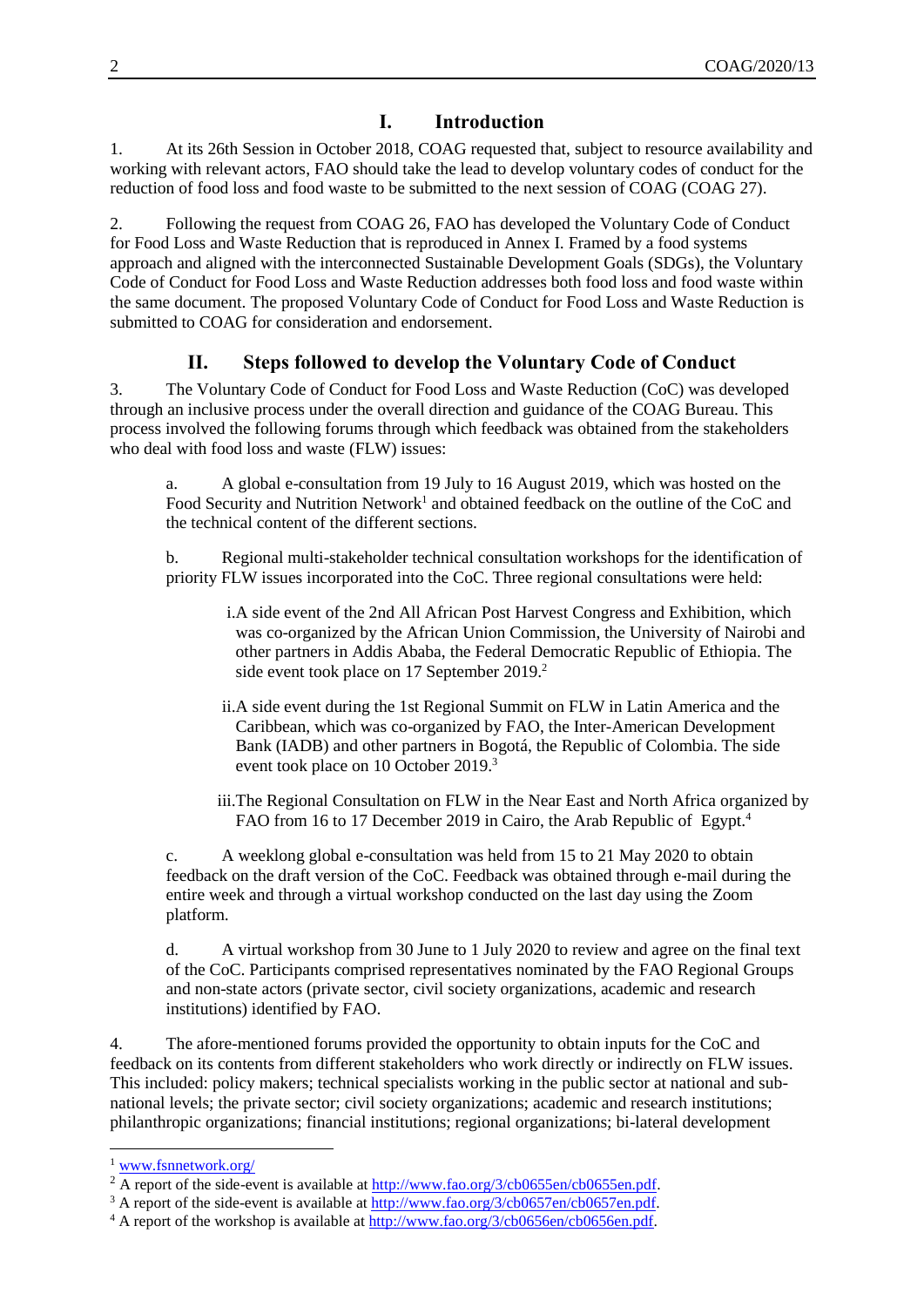agencies; and UN agencies, notably UNEP, the co-custodian agency for SDG indicator 12.3, IFAD and UNIDO.

## **III. Content and intended use of the Voluntary Code of Conduct**

5. The CoC presents the actions and measures that countries national and sub-national authorities, food supply chain actors (including small-scale family farmers and consumers), the private sector, producer organizations, civil society organizations, academic and research institutions, and other stakeholders should take or put in place in order to contribute to FLW reduction.

6. The CoC also presents guiding principles that should be followed to maximize positive outcomes from the afore-mentioned actions and measures with regard to achieving reductions in FLW while at the same time contributing to the broader 2030 Agenda for Sustainable Development.

7. Furthermore, the CoC outlines the role that FAO and other stakeholders will be expected to play in supporting its implementation, monitoring and evaluation.

8. The CoC closely follows the format of other FAO voluntary instruments that set out principles and internationally accepted standards for responsible practices.

9. The CoC is not meant to be a how-to-do manual comprised of technical prescriptions on how to address FLW in specific contexts. Rather, it provides an overarching generic framework that should inform the preparation of, and should be supplemented by, context-specific technical guidelines to permit practical application in particular situations.

## **IV. Envisaged follow-up actions**

10. As a generic framework, the CoC will inform the preparation of and will be supplemented by:

- a. Codes of good practice for food loss reduction in the main food commodity sectors (grains, fruits and vegetables, milk, meat, fish, and roots and tubers) at global or regional level. Work in this direction will be conducted in collaboration with ongoing actions of partners, such as the United Nations Economic Commission for Europe (UNECE) code of good practice for reducing food loss in handling fruit and vegetables.
- b. Codes of good practice for food waste reduction in the main food commodity sectors at global level or in specific regions;
- c. Technical guidelines on food loss and waste reduction in particular situations.

11. The CoC is a living, dynamic document that FAO will refine and bring up to date on a regular basis, taking into account regional and global technical, economic and social changes and their relationship to FLW.

12. FAO, in accordance with its role within the United Nations system, will support Members in the implementation of the CoC, working in collaboration with other relevant organizations. FAO will also monitor the application and implementation of the CoC and report to COAG on progress made.

## **V. Action from the Committee**

13. The Committee is invited to:

- Endorse the proposed Voluntary Code of Conduct for Food Loss and Waste Reduction (CoC) and agree to forward it for consideration of the next FAO Council.
- Note the importance of the CoC and the role it can play in contributing to FLW reduction globally, to sustainable food systems development and to achieving the SDGs.
- Encourage FAO Members to apply the CoC.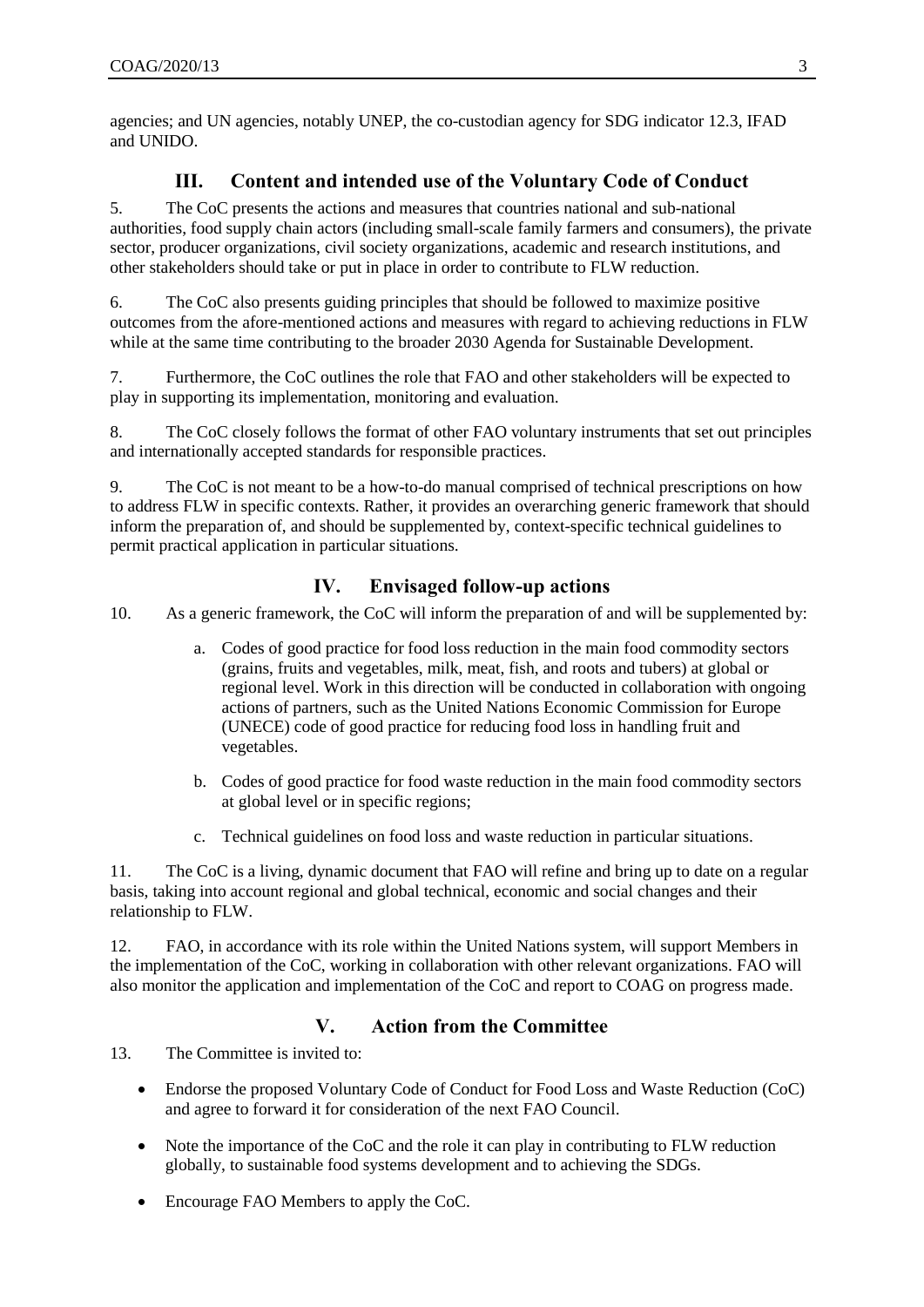- Urge FAO to continue providing demand-driven policy and technical support to countries in their FLW reduction efforts.
- Request FAO to report to COAG periodically on progress in the application of the CoC.
- Endorse the proposed follow-up actions for FAO, namely: developing codes of good practice and technical guidelines that are informed by the generic framework offered by the CoC; supporting Members in the application of the CoC and the subsidiary guidelines prepared from it; and monitoring the implementation of the CoC and reporting to COAG on progress made.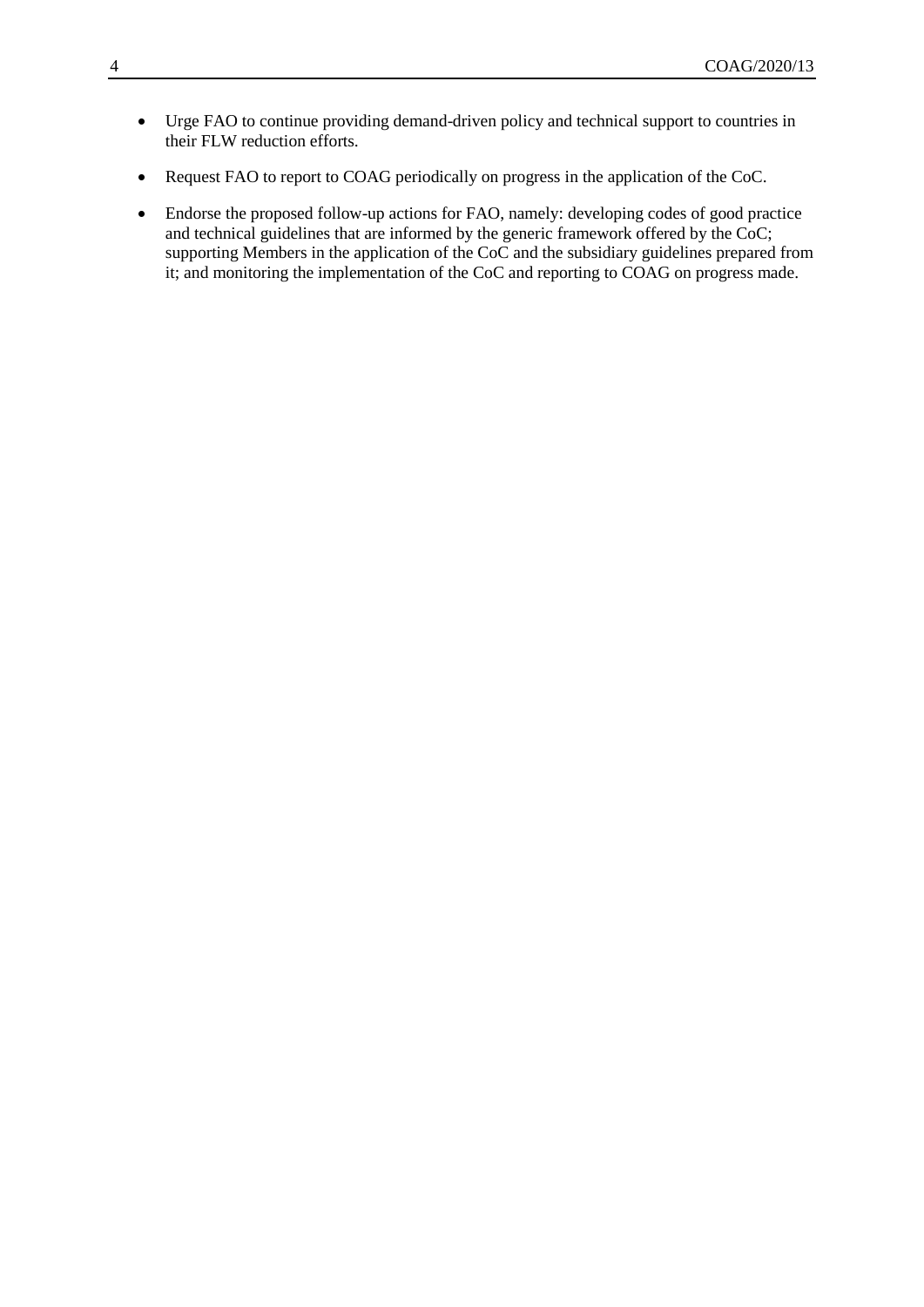## **Annex I**

## **Voluntary Code of Conduct for Food Loss and Waste Reduction**

#### **INTRODUCTION**

#### **Background**

By 2050, the world's population is projected to reach nearly 10 billion people with close to 70 percent of them residing in urban areas (United Nations, 2018). Together with income growth, these trends are expected to create a significant increase in the global demand for food and change consumption patterns towards more resource intensive and perishable food products.

More than 3 billion people around the world do not have access to healthy diets. Nearly 690 million suffer from hunger, while 2 billion consume low quality diets that cause micronutrient deficiencies and contribute to a substantial rise in the incidence of diet-related obesity and diet related non-communicable diseases, such as coronary heart disease, stroke and diabetes (FAO, IFAD, UNICEF, WFP and WHO, 2020). Furthermore, with an estimated 600 million cases of foodborne illnesses and 400 000 deaths annually across the globe, unsafe food is a threat to human health and economies, disproportionally affecting vulnerable and marginalized people, especially women and children, populations affected by conflict, and migrants (WHO, 2015).

Under current food consumption patterns, diet-related health costs linked to mortality and noncommunicable diseases are projected to exceed USD 1.3 trillion per year by 2030. On the other hand, the diet-related social cost of greenhouse gas emissions associated with current dietary patterns is estimated to be more than USD 1.7 trillion per year by 2030 (FAO, IFAD, UNICEF, WFP and WHO, 2020).

Scaling up the global food system to feed the growing global population through the year 2050 and beyond is an overarching concern. However, under business-as-usual scenarios, the associated pressures on the natural resource base, and the environmental impacts of increasing production and satisfying food consumption patterns, would eliminate or put at risk any chance of achieving the goals of Agenda 2030 (United Nations, 2019).

Global food systems face a number of other inter-connected challenges. These include: lack of resilience to the impacts of climate change; barriers such as stringent quality requirements that hinder the participation of smallholder producers and small-scale agro-processors in local, national and global markets; and transboundary animal and plant pests and disease outbreaks. Further challenges comprise conflicts, protracted crises and natural disasters that disable agriculture livelihoods, undermine efforts to end hunger, food insecurity and malnutrition, and fuel displacement and migratory flows (FAO, 2017).

Within this context, developments in food systems are recognized to be among the key determinants of the extent to which most of the Sustainable Development Goals (SDGs) will be achieved (United Nations, 2019). Efforts are required to transition food systems onto a sustainable trajectory so they deliver safe, affordable and healthy diets to the world's rapidly growing population. At the same time, improvements must contribute to inclusive economic and social development, in ways that will not compromise the wellbeing and livelihoods of future generations through negative impacts on natural resources, ecosystems and the environment.

*Food loss and waste: magnitude and causes*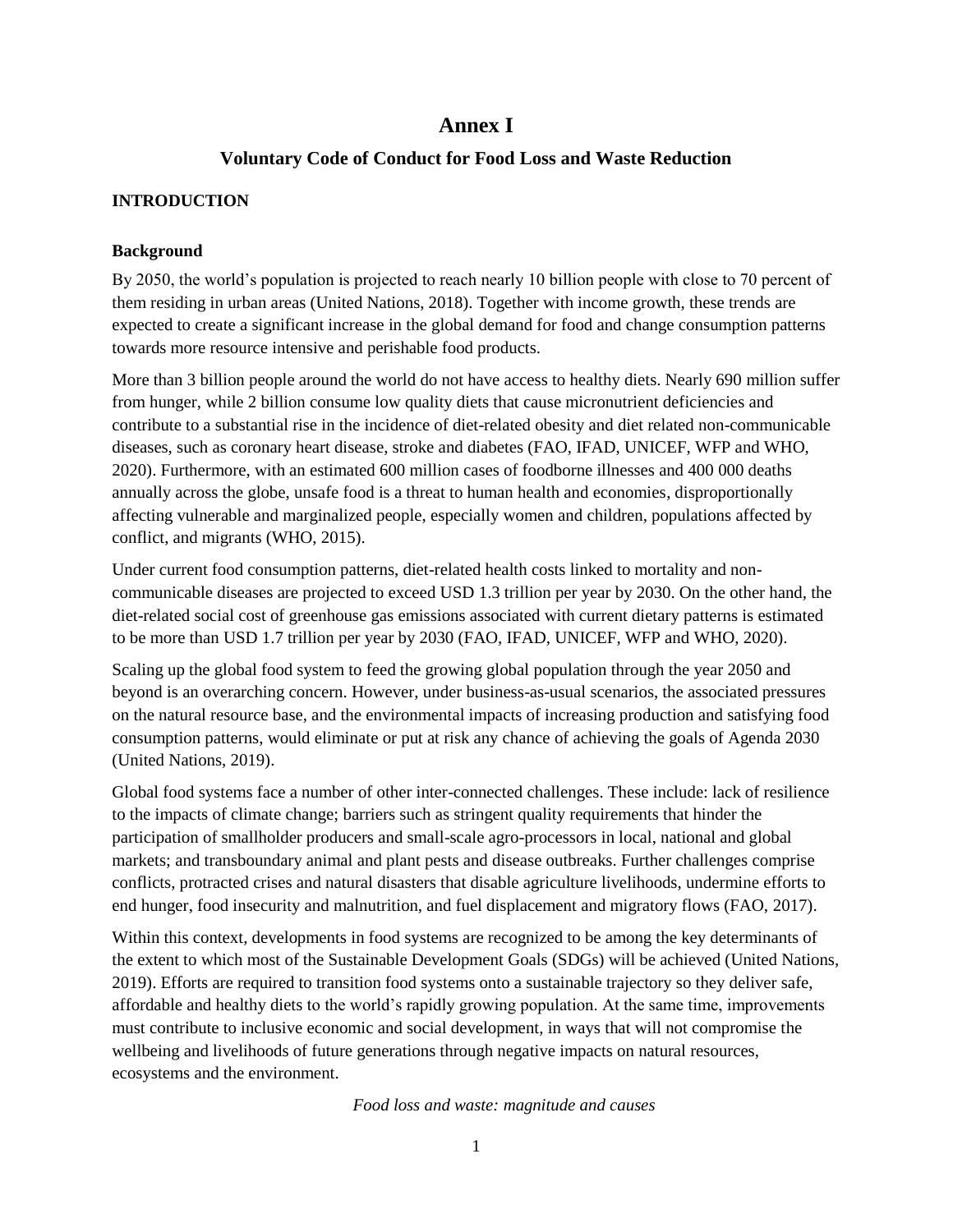Food loss and waste (FLW) is a manifestation of poorly functioning food systems. It is widely recognized that significant levels of FLW occur in the food supply chain from production to consumption. Between the post-harvest and retail stages of the chain alone, up to 14 percent of food produced globally undergoes quantitative food loss (FAO, 2019a). Adding to this, although precise data are lacking, it is believed there are significant levels of quantitative food losses at the pre-harvest and harvest stages, food waste at the retail, food-service and consumer stages, and food quality losses across the entire food supply chain (FAO, 2011; Flanagan, Robertson and Hanson, 2019).

The causes of FLW range from micro-level or direct causes that generate FLW at specific stages of the food supply chain, meso-level or secondary causes across the food supply chain, and macro-level or systemic causes across the entire food system. Direct causes include inadequate inputs in production operations; poor scheduling and timing of harvesting operations; inappropriate production, harvesting and handling practices; and poor storage conditions and temperature management around perishable products. Other direct causes include inadequate conditions and marketing techniques at the retail stage, poor practices of food service providers and inappropriate consumer behaviour during food purchase, preparation and consumption (HLPE, 2014).

Secondary causes of FLW include the lack of or inadequate equipment, transport and storage capacity; poor organization, coordination and communication between food supply chain actors; inadequate infrastructure; and unsuitable conditions, practices and actions that generate FLW in downstream stages of the food supply chain. Other secondary causes arise from insufficient information, inability to anticipate market conditions, excessively stringent quality standards imposed by processors, retailers or target markets, and confusion arising from the limited understanding of different food date labels (HLPE, 2014).

Systemic causes lead to the emergence of secondary and direct causes of FLW along the food supply chain. Systemic causes include inadequacies in the institutional, policy and regulatory frameworks that are required to facilitate the coordination of actors, enable investments, and support the adoption of improved practices along the food supply chain (HLPE, 2014). As examples, FLW can result from inadequate policies that lead to unstable prices that in turn cause producers to leave produce unharvested in fields; excessively stringent food quality regulations that pose barriers against food producers and processors accessing markets for their products; and fiscal policies that lead to artificially distorted food prices that in turn reduce the attention consumers pay to avoid food waste.

Emergencies and crises such as pandemics, natural disasters and conflicts can disrupt local, regional and global food supply chains, which can lead to drastically increased levels of FLW.

#### *Impacts of food loss and waste*

FLW can negatively impact the economy, food security and nutrition, and the environment. The annual market value of food that is lost or wasted at global level is estimated to be hundreds of billions of dollars. At the national level, the economic impact of FLW can manifest through a reduced gross domestic product (GDP) for the agriculture sector. The economic costs of FLW are also felt by households, which spend money on food that is eventually wasted, as well as by businesses along the food supply chain (HLPE, 2014).

Concerning the environment, FLW contributes to greenhouse gas emissions and represents a waste of resources used in food production, such as land, water and energy. FLW is responsible for an estimated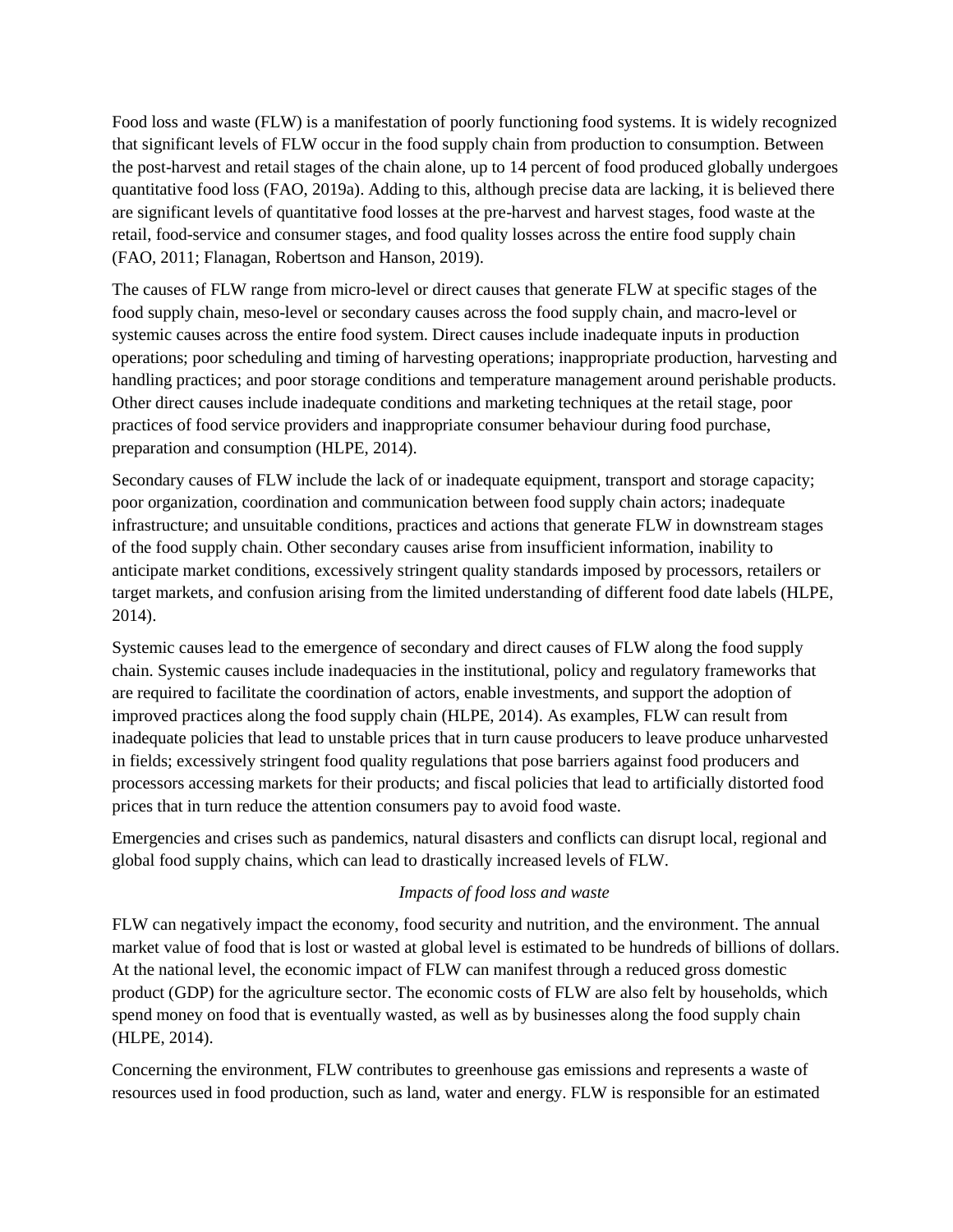8 percent of annual greenhouse gas emissions (FAO, 2015) and consumes one-quarter of freshwater used by agriculture each year (Kummu *et al*., 2012). Furthermore, the production of food that is eventually lost or wasted uses significant expanses of land and contributes to the degradation of natural ecosystems and loss of biodiversity.

FLW can have an impact on food security and nutrition through reducing the global and local availability of food; through reducing food access for those food supply chain actors who face FLW-related economic and income losses; and through unsustainable use of natural resources on which future food production depends. FLW can also have an impact on food security and nutrition through quality and nutrient losses along food supply chains and on the stability of food supplies (HLPE, 2014).

Reducing FLW is, therefore, widely seen as an important way to reduce production costs and increase the efficiency of the food system, improve food security and nutrition and contribute towards environmental sustainability (FAO, 2019a). Reducing FLW also allays ethical and moral concerns some people have that FLW occurs while millions suffer from hunger and malnutrition, with adverse effects on the environment and the survival of future generations.

## *FLW reduction and the Sustainable Development Goals*

FLW is a major global issue and is enshrined in SDG 12 (responsible consumption and production), which sets a specific target SDG 12.3 to "halve per capita global food waste at the retail and consumer levels and reduce food losses along production and supply chains, including post-harvest losses" by 2030.

Improvements made to food systems to reduce FLW can contribute to achieving many other SDGs, such as SDG 2 (Zero Hunger); SDG 6 (sustainable water management); SDG 8 (decent work and economic growth); SDG 11 (sustainable cities and communities); SDG 12 (responsible consumption and production); SDG 13 (climate change); SDG 14 (marine resources) and SDG 15 (terrestrial ecosystems, forestry, biodiversity). At the same time, progress made on other SDGs such as SDG 5 (gender equality); SDG 7 (affordable and clean energy); SDG 9 (infrastructure, industry and innovation) and SDG 17 (partnerships), can facilitate the reduction of FLW (FAO, 2019a).

#### **Request of the Committee on Agriculture**

l

The idea to develop an international code of conduct for FLW reduction arose during a series of three Regional Dialogues on Prevention and Reduction of Food Losses and Waste in Latin America and the Caribbean, which were held from 2015 to  $2017<sup>1</sup>$ . The issue was subsequently tabled at the twenty-sixth Session of the FAO Committee on Agriculture (COAG) in October 2018, during a discussion of a document on the development of sustainable food systems (FAO, 2018a). As one of its recommendations, the COAG Session requested FAO to take the lead, working with relevant actors, to develop voluntary codes of conduct for the reduction of FLW (FAO, 2019b).

In response to the COAG request, FAO prepared the present Voluntary Code of Conduct for FLW reduction (CoC). Framed within a food-systems approach and aligned with the interconnected SDGs, the CoC addresses both food loss and food waste within the same document.

<sup>&</sup>lt;sup>1</sup>The Dialogues were held in Santo Domingo, the Dominican Republic (29-30 September 2015), Saint George's, Grenada (17-18 November 2016), and Santiago, the Republic of Chile (7-8 June 2017).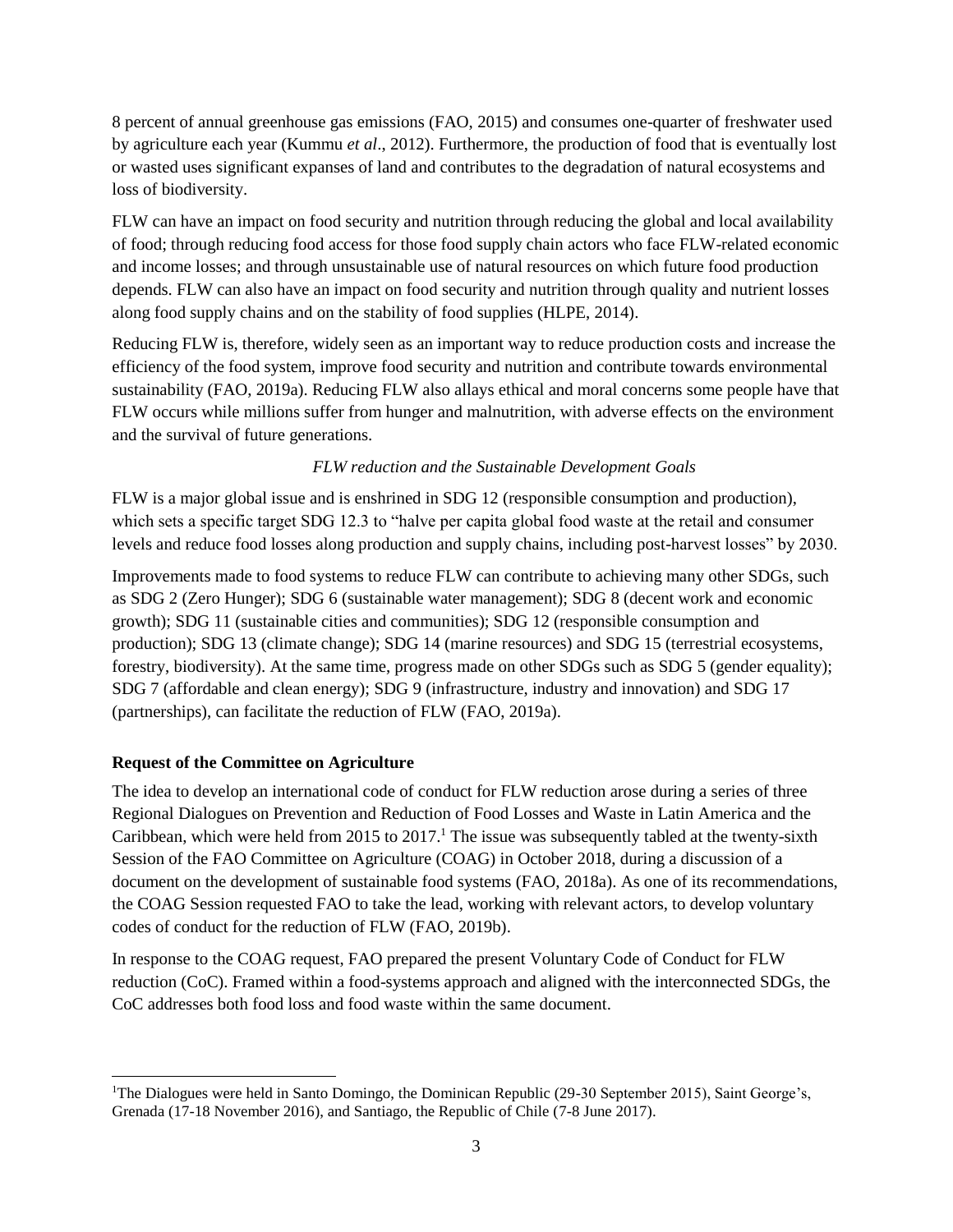#### **Process of development of the Code of Conduct**

Following the request from COAG in 2018, the CoC was developed through an inclusive process under the overall direction and guidance of the COAG Bureau. This process involved:

- i. A global e-consultation, which was hosted on the Food Security and Nutrition Network (www.fsnnetwork.org/) and provided feedback on the outline of the CoC and the technical content of the different sections (19 July to 16 August 2019).
- ii. Regional multi-stakeholder consultation workshops for the identification of priority FLW issues addressed by the CoC. Three regional consultations were held:
	- A side-event at the 2nd All African Post Harvest Congress and Exhibition, which was organized and co-hosted by the African Union Commission, the University of Nairobi and other partners in Addis Ababa, the Federal Democratic Republic of Ethiopia (17 September 2019).<sup>2</sup>
	- A side-event at the First Regional Summit on FLW in Latin America and the Caribbean, which was organized by FAO, the Inter-American Development Bank and other partners in Bogotá, the Republic of Colombia (10 October 2019).<sup>3</sup>
	- The Regional Consultation on FLW in the Near East and North Africa, which was organized by FAO in Cairo, the Arab Republic of Egypt (16–17 December  $2019$ .<sup>4</sup>
- iii. A weeklong global e-consultation was held to obtain feedback on the draft document from the different stakeholders who deal directly or indirectly with FLW reduction (15– 21 May 2020). Feedback was obtained through e-mail during the entire week and through a virtual workshop conducted on the last day.
- iv. Review and finalization of the CoC by a working group comprised of representatives who had been nominated by the FAO Regional Groupings, and non-State actors (private sector, civil society organizations, academic and research institutions) identified by FAO. The working group participated in an on-line workshop (30 June–1 July 2020) to review and agree on the final text.

A Global Advisory Panel, comprising independent technical experts provided inputs, technical advice and strategic guidance during the different phases of development of the CoC.

l

<sup>&</sup>lt;sup>2</sup>A report of the side event is available at:<http://www.fao.org/3/cb0655en/cb0655en.pdf>

<sup>&</sup>lt;sup>3</sup>A report of the side-event is available at<http://www.fao.org/3/cb0657en/cb0657en.pdf>.

<sup>&</sup>lt;sup>4</sup>A report of the workshop is available at<http://www.fao.org/3/cb0656en/cb0656en.pdf>.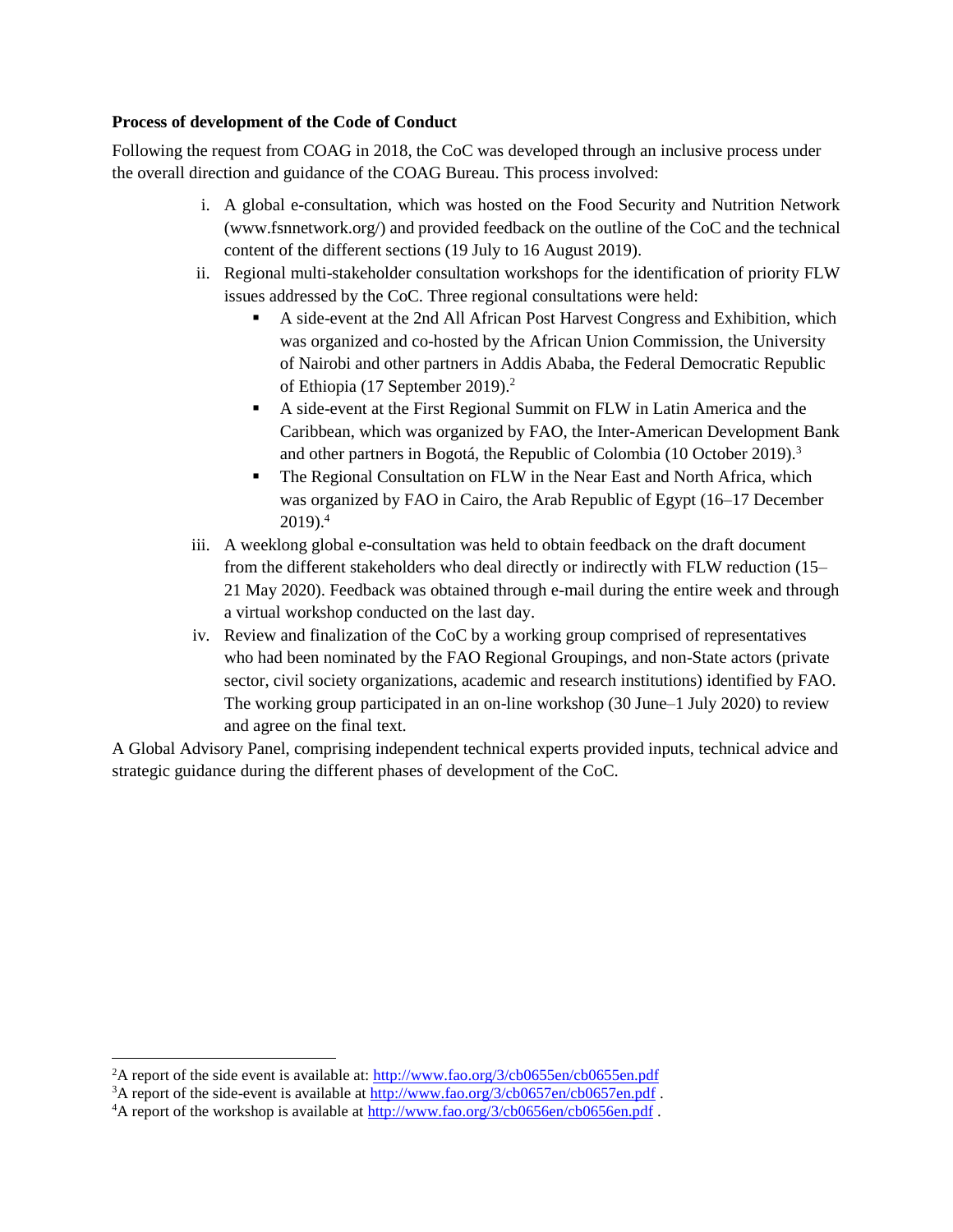#### **Article 1. Objectives, nature, scope and target audience**

- 1.1 The objectives of this Voluntary Code of Conduct for Food Loss and Waste Reduction (CoC) are to:
	- 1.1.1 Present a set of internationally agreed, locally adaptable guiding principles and standards for responsible practices that different stakeholders can apply to effectively reduce food loss and waste (FLW) while promoting sustainable and inclusive food systems, hence aiding the achievement of sustainable development.
	- 1.1.2 Provide Governmental and other actors with a benchmark and a framework for developing global, regional and national strategies, policies, institutions, legislation and programmes on FLW reduction.
	- 1.1.3 Provide guidance against which different stakeholders can gauge the actions they take to reduce FLW.
	- 1.1.4 Facilitate joint action, the harmonization of approaches, and the assessment of progress, which together are essential for achieving SDG 12.3 and the other inter-related SDGs.
- 1.2 The present CoC is voluntary and legally non-binding.
- 1.3 This CoC is global in scope. Taking into consideration the national context and priorities, the CoC may be used by all countries and regions at all stages of economic development to reduce FLW in all sectors (crop, livestock, aquaculture, fisheries, forestry), related value chains and food systems, taking into consideration the country specific context.
- 1.4 The CoC closely follows the format of other FAO voluntary instruments that set out principles and internationally accepted standards for responsible practices. It is not meant to be a how-to-do manual comprised of technical prescriptions on how to address FLW in specific contexts. Rather, a generic framework is provided that should be supplemented by context specific technical guidelines to permit practical application in particular situations.
- 1.5 It is recognized that the SDGs are interconnected, thus the guiding principles and actions in the CoC should be applied collectively as a coherent, inter-dependent whole. Furthermore, in view of the food system approach in the CoC, food loss and food waste are not treated separately, except where actions apply exclusively to food loss or to food waste.
- 1.6 The CoC should be interpreted and applied in a way that is consistent with existing obligations under national and international law, including the Universal Declaration of Human Rights and other international human rights instruments, and with due regard to voluntary commitments under applicable regional and international instruments. Nothing in this CoC should be read as limiting or undermining any legal obligations to which countries may be subject under international law.
- 1.7 The CoC is directed towards Members, Governmental actors (national, subnational, local and municipal authorities, and parliamentarians), subregional, regional and global organizations, development partners, financial institutions, academic and research institutions, family farmers, producer organizations, the private sector, industry associations, civil society organizations (CSOs), consumers and consumer associations.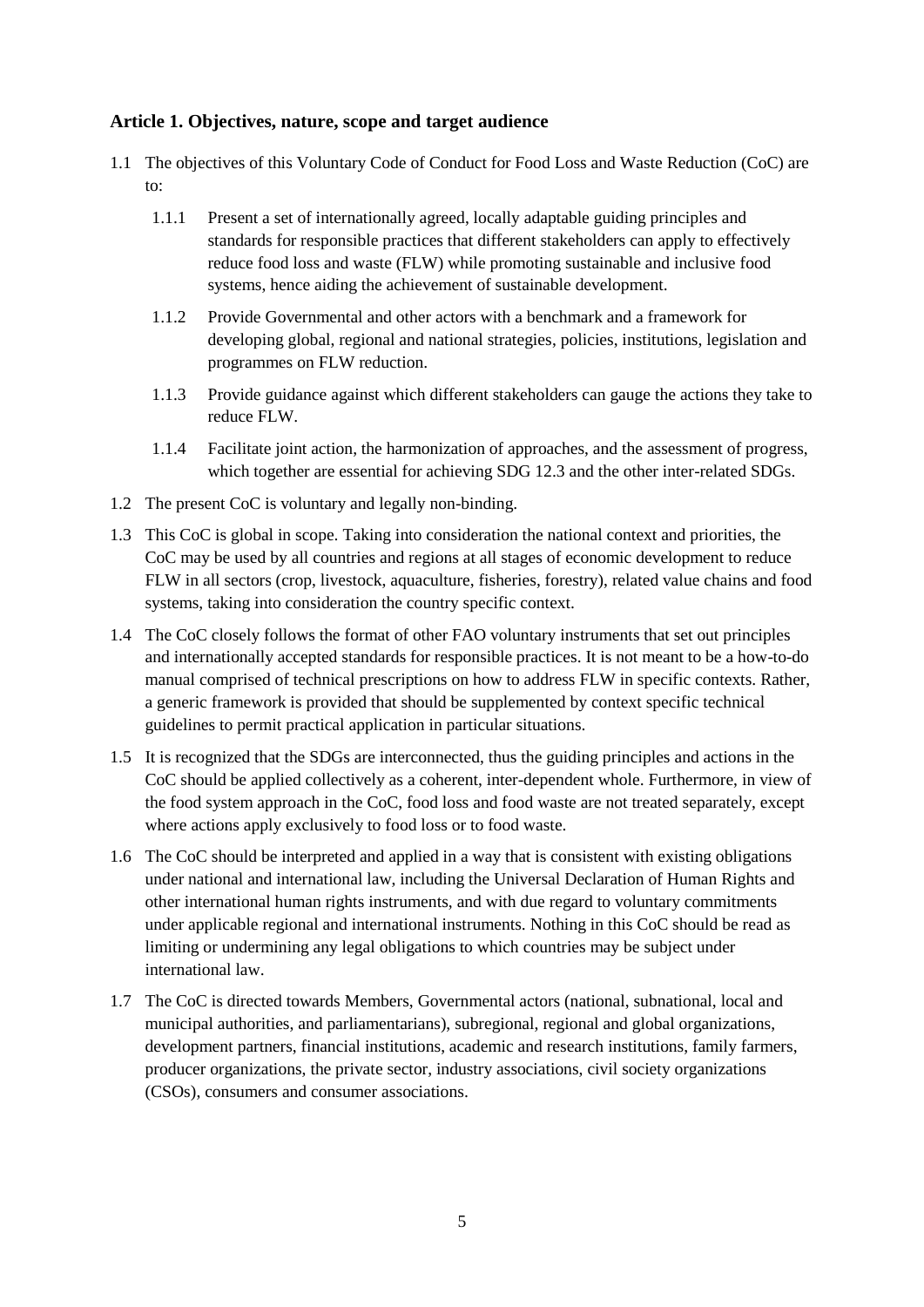## **Article 2. Terms and definitions**

#### **Bio-economy**

The production, utilization and conservation of biological resources, including related knowledge, science, technology and innovation, to provide information, products, processes and services across all economic sectors aiming towards a sustainable economy.

#### **Cold chain**

An uninterrupted series of activities from the production point to the consumer, along with associated equipment and logistics, which maintain a desired low-temperature range to preserve the quality and safety of perishable food products throughout their shelf-life.

#### **Circular economy**

A model of production and consumption that involves sharing, leasing, reusing, repairing, refurbishing and recycling existing materials and products as long as possible. In this way, the life cycle of materials and products is extended.

#### **Civil Society Organization**

Non-state actors that fit within three main categories: member based organizations, non-governmental organizations, and social movements.

#### **Ecosystem**

Ecological system comprising all organisms in an area, and the physical environment with which they interact.

#### **Ecosystem services**

The multitude of benefits provided by nature to society.

#### **Family farming**

Agricultural, forestry, fisheries, pastoral and aquaculture production that is managed and operated by a family and is predominantly reliant on family labour, including both women's and men's.

#### **Food**

Any substance, whether raw, semi-processed or processed, intended for human consumption. It includes drink, chewing gum and any substance used in the manufacture, preparation or treatment of food, but does not include cosmetics, tobacco or substances used only as drugs. Food products can be of animal or plant origin and are considered food from the moment that: (i) crops are harvest-mature or suitable for their purpose; (ii) animals are ready for slaughter; (iii) milk is drawn from the udder; (iv) eggs are laid by a bird; (v) aquaculture fish are mature in the pond; and (vi) wild fish are caught with fishing gear.

#### **Food loss and waste**

Food loss and waste (FLW) is the decrease in quantity or quality of food along the food supply chain. For reasons related to measurement and data unavailability when referring to the SDG Target 12.3, food loss and food waste in this CoC imply the following as described in Figure 1:

- Food loss: the decrease in the quantity or quality of food resulting from decisions and actions by food supply chain actors from the production stage up to, but excluding, retailers, food service providers and consumers.
- Food waste: the decrease in the quantity or quality of food resulting from decisions and actions by retailers, food service providers and consumers.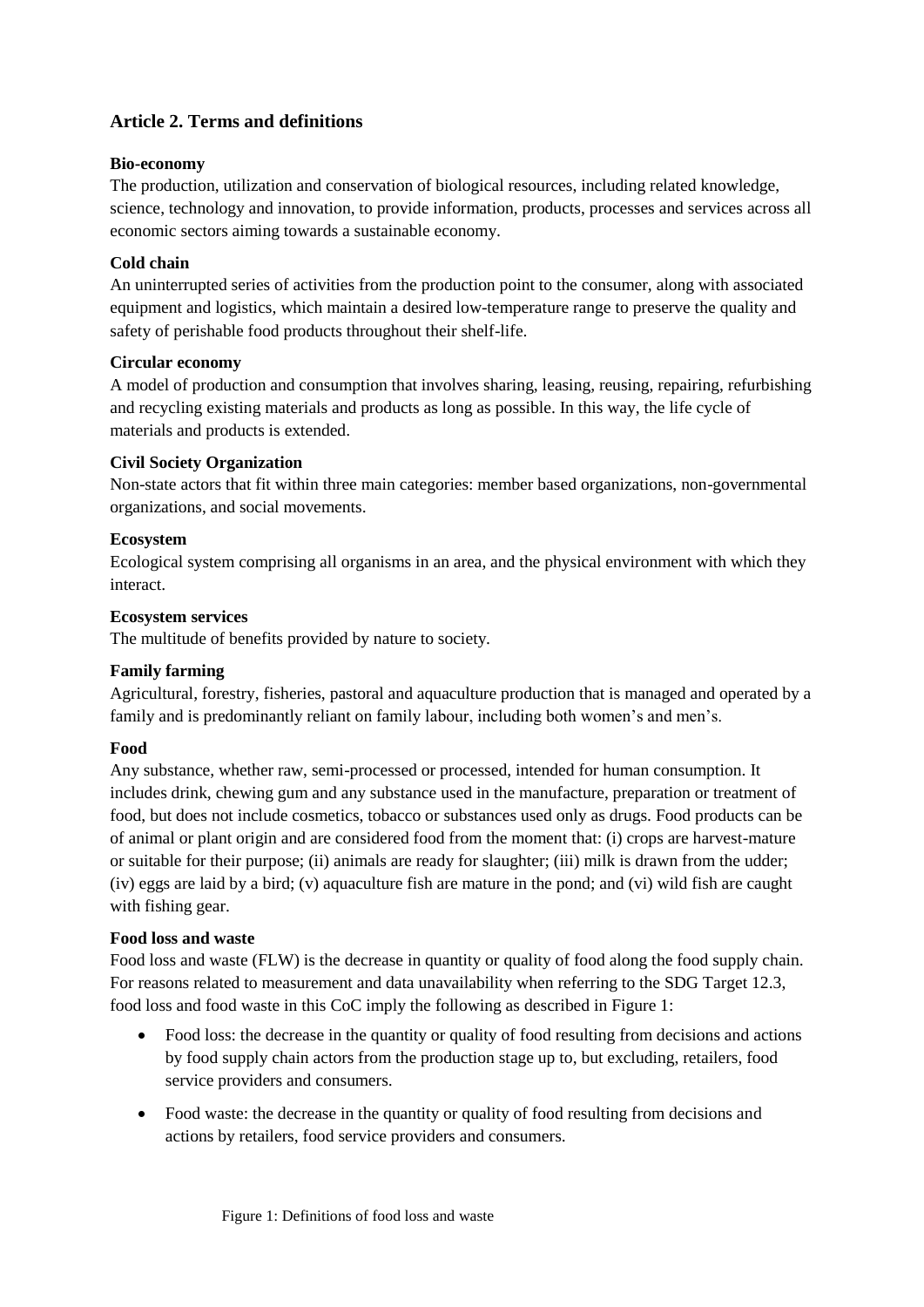

Source: FAO (2019a)

In early work where no distinction was made between food loss and food waste (as was the practice prior to 2011), the term "post-harvest loss" was used indistinctively with no precise definition.

#### **Food material hierarchy**

A ranking of alternatives for dealing with material streams leaving the food supply chain, based on their impact or benefits, for example, from an environmental or economic perspective.

## **Food security**

Food security exists when all people, at all times, have physical and economic access to sufficient, safe and nutritious food that meets their dietary needs and food preferences for an active and healthy life.

## **Food supply chain**

The successive steps from the point of production of food to the consumer. It consists of the following stages: crop, livestock, aquaculture, mariculture and fisheries production and harvest/slaughter/catch operations; post-harvest/slaughter/catch operations such as cleaning, grading, and sorting; storage; transportation; primary and secondary processing; wholesale and retail; and consumption at the household or food service provider level. In capture fisheries, the "production" step refers to the precatch phase.

#### **Food supply chain actors**

The actors that are involved in the food supply chain, such as primary producers (farmers, fisher folk, herders, foresters), processors, distributors, wholesalers, retailers, food service providers and consumers.

## **Food System**

All the elements (environment, people, inputs, processes, infrastructures, institutions, etc.) and activities that relate to the production, processing, distribution, preparation and consumption of food along with the outputs of these activities, including socioeconomic and environmental outcomes.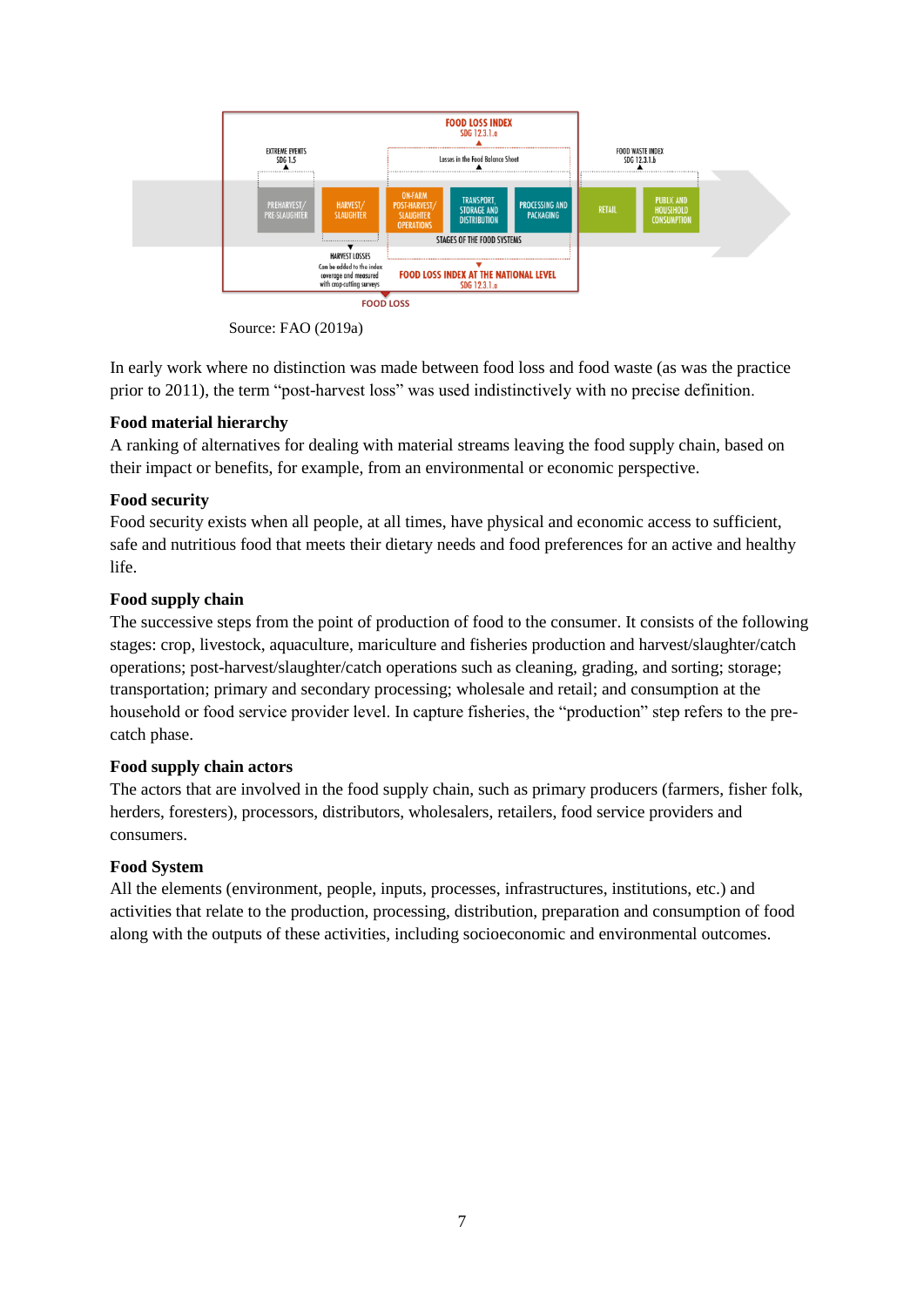#### **Food Loss Index**

The Food Loss Index (FLI) focuses on food losses that occur from production up to (and not including) the retail level. It measures the changes in percentage losses for a basket of 10 main commodities by country in comparison with a base period. The FLI will contribute to measure progress towards SDG Target 12.3. The FLI used for SDG reporting purposes monitors changes in the food loss percentage over time and shows how much losses move from the baseline value of 100 in the base year, i.e. 2015.

#### **Food Waste Index**

The Food Waste Index (FWI) tracks food waste at retail, food service provider and consumer level in kilograms per capita per year. Tier 1 of the FWI will provide modelled estimates for countries that do not yet have baselines. Tier 2 provides a harmonized food waste measurement methodology for national reporting. Base years will be the first year in which countries collect national food waste data or 2015 for countries that had been measuring this before that date.

#### **Food service providers**

Those businesses, institutions and companies responsible for any meal prepared outside the home. This includes restaurants, school and hospital cafeterias, catering operations, hotels and other tourism and travel related services, institutional canteens, street food vendors, and other out-of-home eating venues, as well as online food delivery platforms and many other formats.

#### **Governmental actors**

Includes relevant ministries and national, subnational, local and municipal institutions, and parliamentarians.

#### **Non-governmental organization**

A formally constituted, legally registered, free from commercial interest, non-profit organization that provides services, information and expertise, sensitizes public opinion, and conducts advocacy activities.

#### **Nudging**

Stimulating a specific product or behaviour choice by consumers in a non-coercive way by making changes to the surroundings in which choices are made, for example, using small-sized plates in selfserve settings, or avoiding displaying excessive quantities and varieties of food.

#### **Private sector**

The part of the economy that is run by individuals and companies and is not State controlled. The private sector encompasses: for-profit enterprises, companies or businesses (including food supply chain actors from production up to the retail and food service stage) that are not owned or operated by governments, regardless of their size and structure; as well as the associated services, such as inputs, financing, investments, insurance, marketing and trade.

#### **Qualitative food loss**

Decrease in attributes of food that reduces its value in terms of intended use – it results from decisions and actions by food suppliers in the chain. It can result in reduced nutritional value and/or the economic value of food because of non-compliance with quality standards. A reduction in quality may result in unsafe food, presenting risks to consumer health.

#### **Quantitative food loss**

The decrease in the mass of food destined for human consumption as it is removed from the food supply chain as a result of decisions and actions of food suppliers in the chain.

#### **Stakeholders**

The different actors who operate in the food system and are directly or indirectly involved in FLW reduction, including, governmental actors, food supply chain actors, the private sector, producer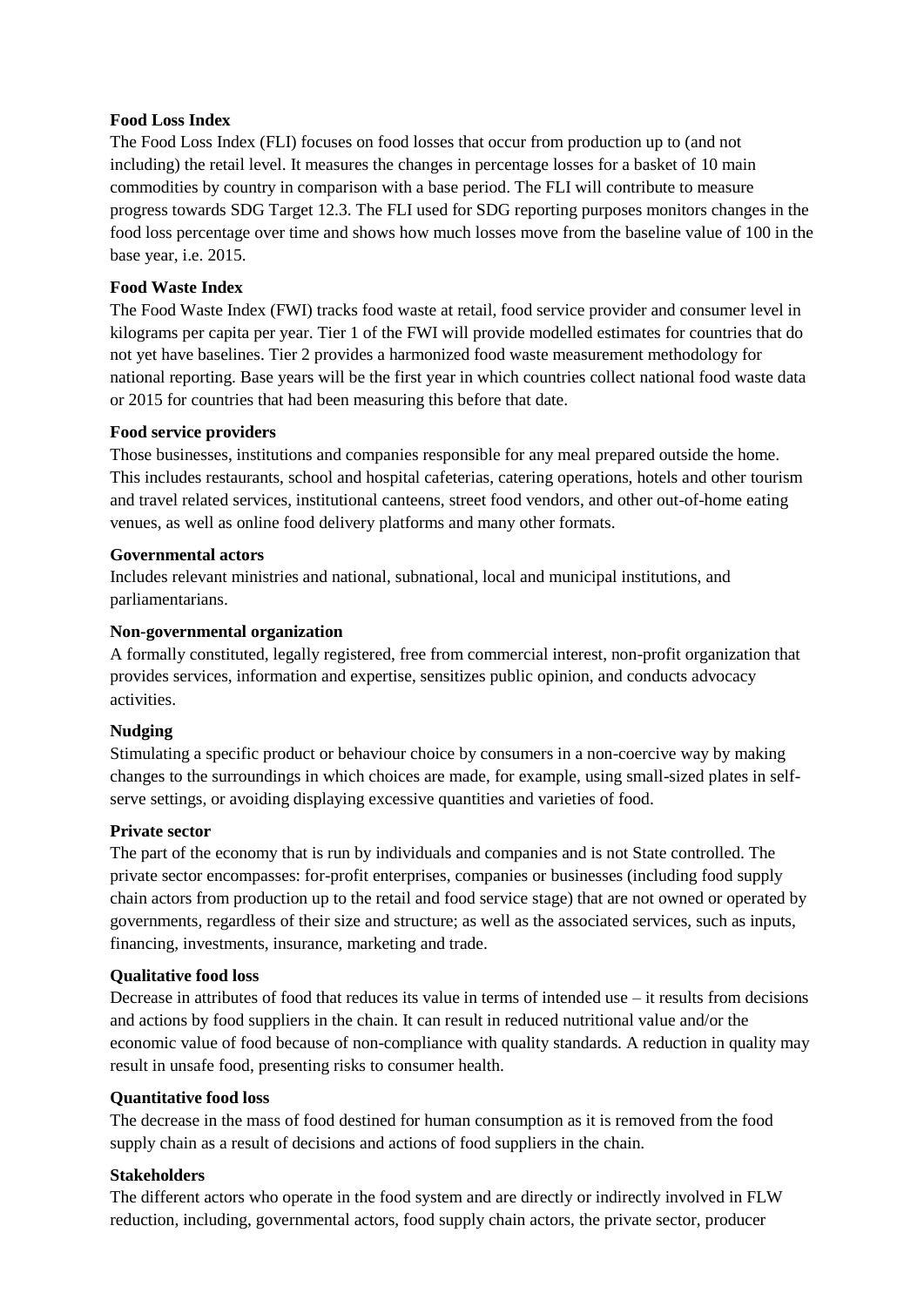organizations, civil society organizations, consumers and consumer organizations, academic and research institutions.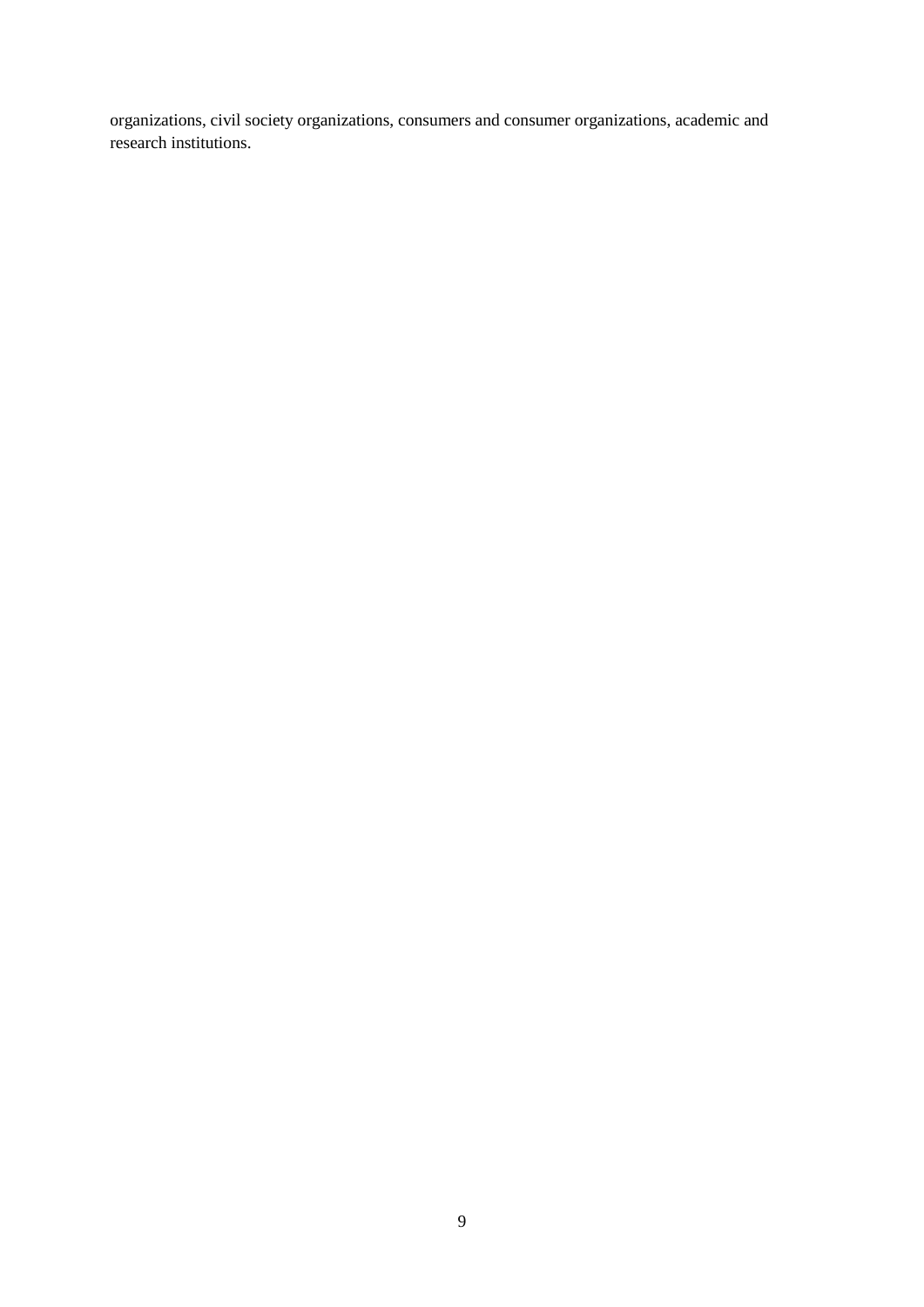## **Article 3. Guiding Principles**

- 3.1 The overarching guiding principle of the CoC is that actions to reduce FLW should contribute to sustainable development. That is actions should be socially, economically and environmentally sustainable and meet present needs without compromising the ability of future generations to meet their own needs.
	- 3.1.1 In the economic dimension, FLW reduction activities should be commercially and fiscally viable and should generate benefits or economic value-added for all stakeholders: jobs and wages for workers in the food supply chain, tax revenues for governments, profits for enterprises involved in the food supply chain, and improvements in food supply for consumers.
	- 3.1.2 Socially, FLW reduction should contribute to the commitment at the heart of the 2030 Agenda to "leave no one behind". In this way, actions to reduce FLW should reach and positively impact all, including: women; youth; the elderly; people with disabilities; smallholder family farmers, herders and fisherfolk and other small-scale food supply chain actors; rural dwellers; the urban poor; and indigenous peoples. FLW reduction interventions should also consider people in crises, post-conflict and emergency recovery situations, migrants, communities in Small Island Developing States (SIDS) and mountain areas, and informal supply chain actors.
	- 3.1.3 FLW reduction should enhance the four dimensions of food security, which are availability, access, utilization and stability. At the same time, healthy diets should be promoted and malnutrition curbed in all its forms. Actions to address FLW should contribute to the progressive realization of the right to adequate food.
	- 3.1.4 Environmentally, actions to reduce FLW should contribute to sustainable food consumption and production. In this regard, actions should promote adaptation to and mitigation of climate change, avoid degradation of terrestrial and aquatic ecosystems and biodiversity, and lessen the degradation and pollution of natural resources.
- 3.2 The following guiding principles should be followed when implementing the CoC:
	- 3.2.1 Human dignity: recognizing the inherent dignity and equal and inalienable human rights of all individuals.
	- 3.2.2 Non-discrimination: ensuring no one is subjected to discrimination under law and policies as well as in practice.
	- 3.2.3 Equity and justice: recognizing that equality between individuals may require acknowledging differences between individuals, and taking positive action towards their empowerment.
	- 3.2.4 Gender equality and equity: recognizing the vital role of women in achieving sustainable development and reducing FLW, and promoting equal rights and opportunities.
	- 3.2.5 Consultation and participation: engaging with and seeking the support of those who could be affected by decisions, prior to decisions being taken, and responding to their contributions; taking into consideration existing power imbalances between different parties and ensuring active, free, effective, meaningful and informed participation of individuals and groups in associated decision-making processes.
	- 3.2.6 Rule of law: adopting a rules-based approach through laws that are widely publicized in applicable languages, applicable to all, equally enforced and independently adjudicated, and that are consistent with countries' existing obligations under national and international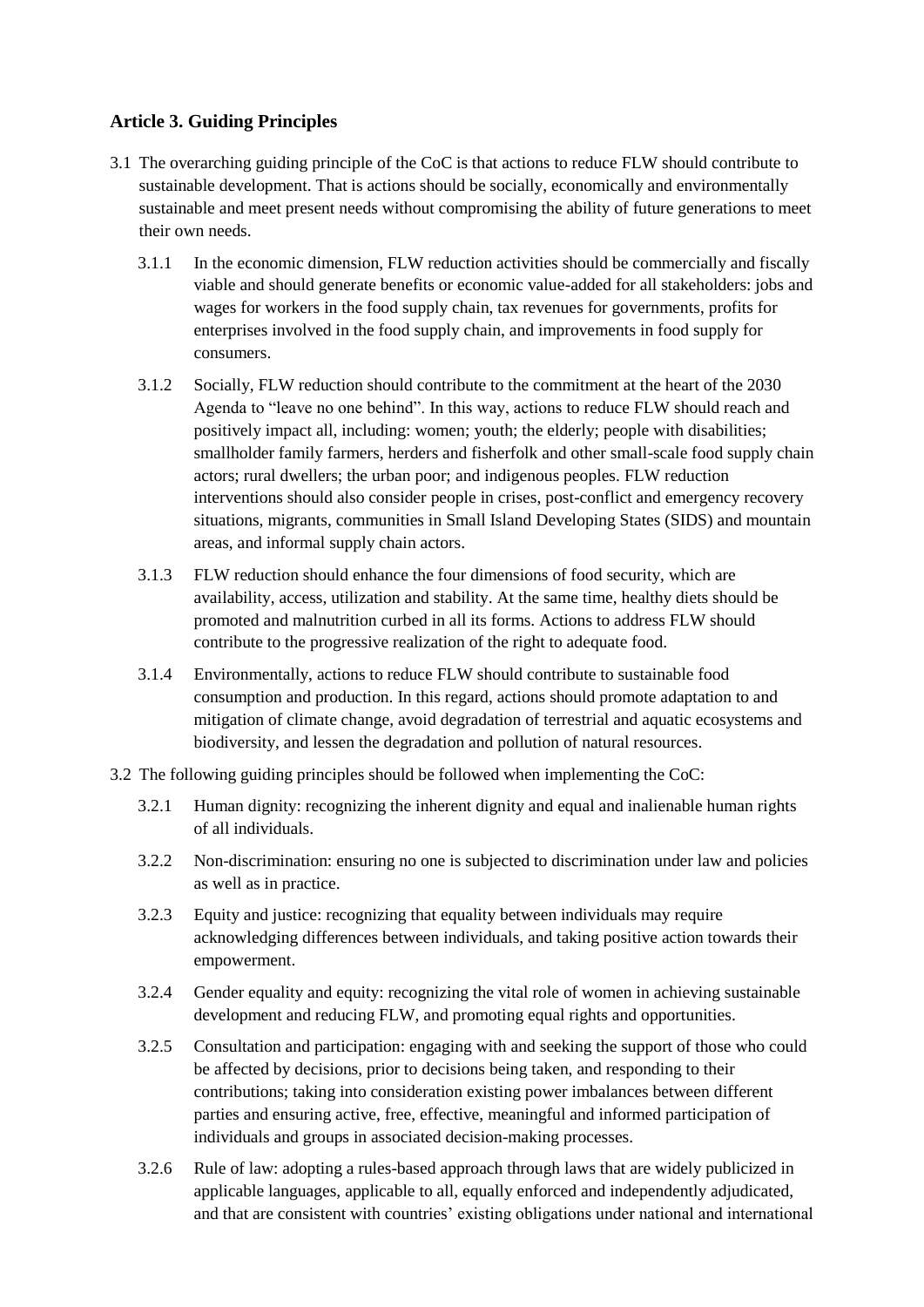law, and with due regard to voluntary commitments under applicable regional and international instruments.

- 3.2.7 Transparency: clearly defining and widely publicizing policies, laws and procedures and decisions in applicable languages and in formats accessible to all.
- 3.2.8 Accountability: holding individuals, public agencies and non-state actors responsible for their actions and decisions according to the principles of the rule of law.
- 3.2.9 Cultural suitability and acceptability: recognizing and respecting existing forms of organization, traditional and local knowledge and practices.
- 3.2.10 Ethical and responsible practices: adhering to applicable ethical standards, in order to prevent corrupt practices and unfair treatment of vulnerable and marginalized people and weaker groups.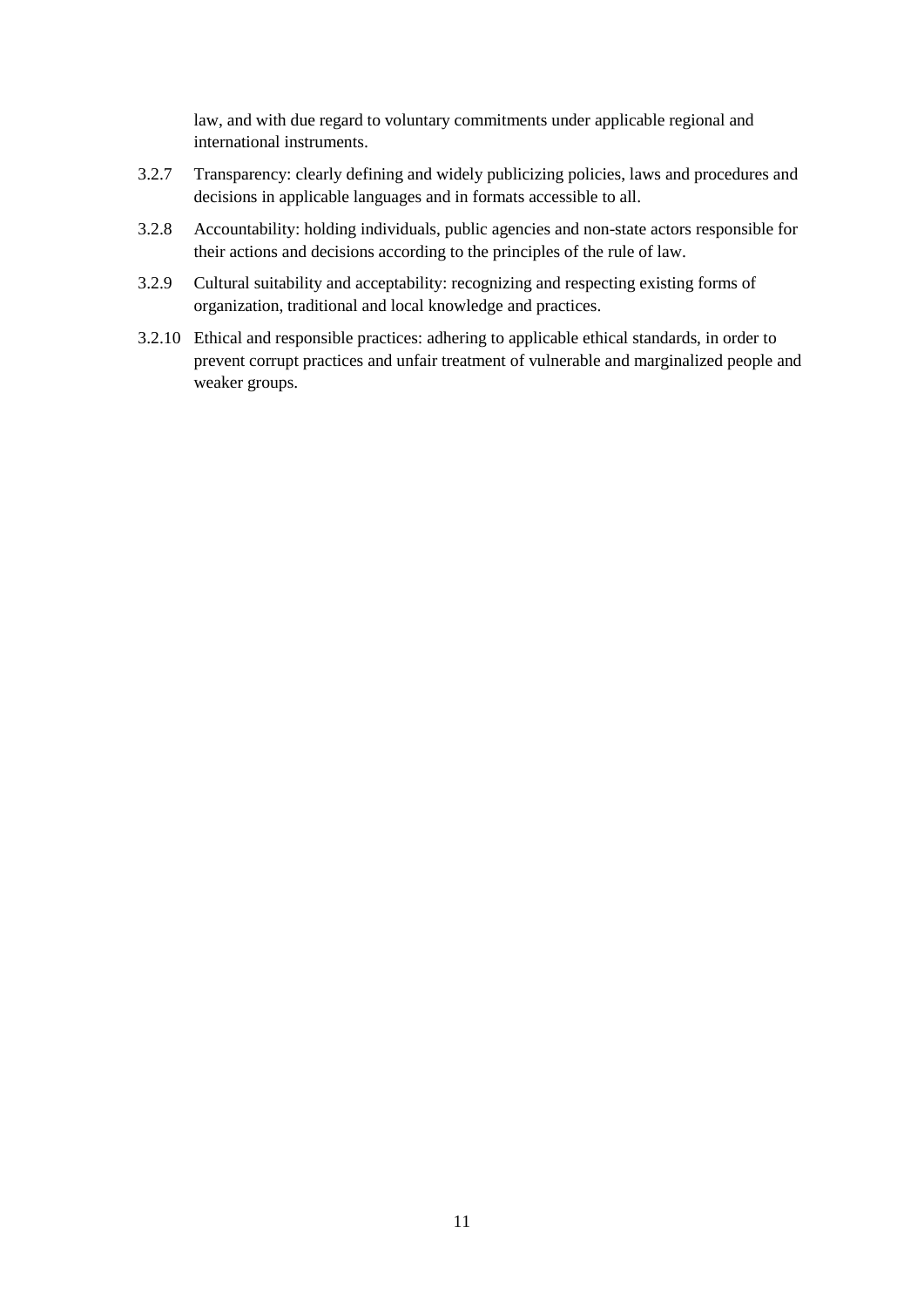## **Article 4. Actions to address secondary and systemic causes of food loss and waste**

- 4.1. Measures that can be taken to address meso-level or secondary causes of FLW include: research and development (R&D) to identify innovations that contribute to FLW reduction; awarenessraising and education to stimulate behaviour change; capacity-development in the form of education and training; investments in public infrastructure; investments by food supply chain actors and the private sector in market infrastructure, cold chains and food processing infrastructure; investments for the redistribution of surplus food; and investments for the valorisation of non-edible parts, by-products and material that leaves the food supply chain as FLW.
- 4.2. Other measures to address meso-level or secondary causes of FLW include: facilitating coordination and collaboration among the actors involved in a particular food supply chain; strengthening commodity, sector, location and industry associations; promoting and enhancing public-private partnerships (PPP) to facilitate R&D and innovation, infrastructure investments, access to finance, and value chain development. Furthermore, promoting collaboration between national and local governments, and strengthening multi-stakeholder platforms that facilitate awareness-raising, advocacy and the sharing of experiences, knowledge and information, and also contribute to addressing secondary causes of FLW.
- 4.3. Measures to address the macro-level or systemic causes of FLW involve setting up an adequate institutional, policy and regulatory framework. This type of framework is required to facilitate the coordination of actors, enable investments, and support and incentivize the improvement of practices and the adoption of good practices.
- 4.4. In order to guide the FLW strategy and the selection of the appropriate interventions to address FLW, the following actions should be taken to assess, measure and monitor FLW:
	- 4.4.1. Governmental actors, the private sector, producer organizations, academic and research institutions and other stakeholders should build the evidence base to guide FLW reduction strategies and action plans. To this end, the aforementioned stakeholders should conduct surveys or assessments of the magnitude of FLW, the direct causes and underlying drivers. On this basis, interventions should be identified that will reduce FLW across specific food supply chains, commodity sectors or geographic regions.
	- 4.4.2. Governmental actors should incorporate information on the magnitude and value of FLW in relevant national accounting frameworks such as Food Balance Sheets and agricultural gross domestic product (GDP) accounts.
	- 4.4.3. In order to measure quantitative food losses at the national level as part of the SDG 12.3 target, countries should use SDG indicator 12.3.1a, also referred to as the Food Loss Index (FLI). This Index is designed to estimate quantitative food losses that occur within a country from the production stage up to, but not including, the retail stage of the food supply chain (FAO, 2018b). Using annual questionnaires that FAO, the custodian agency for the FLI, sends to national SDG focal points, countries should compile the FLI from national data sources or modelled estimates. For countries that do not collect or estimate loss percentages, FAO, as custodian agency, should use the international food loss estimation model to obtain the estimate. Countries should validate these estimates through their SDG focal points.
	- 4.4.4. Countries should follow the FLI methodology and implementation strategy that they find most appropriate to collect the basic food loss data that will feed into the FLI. Options include conducting surveys based on representative sampling techniques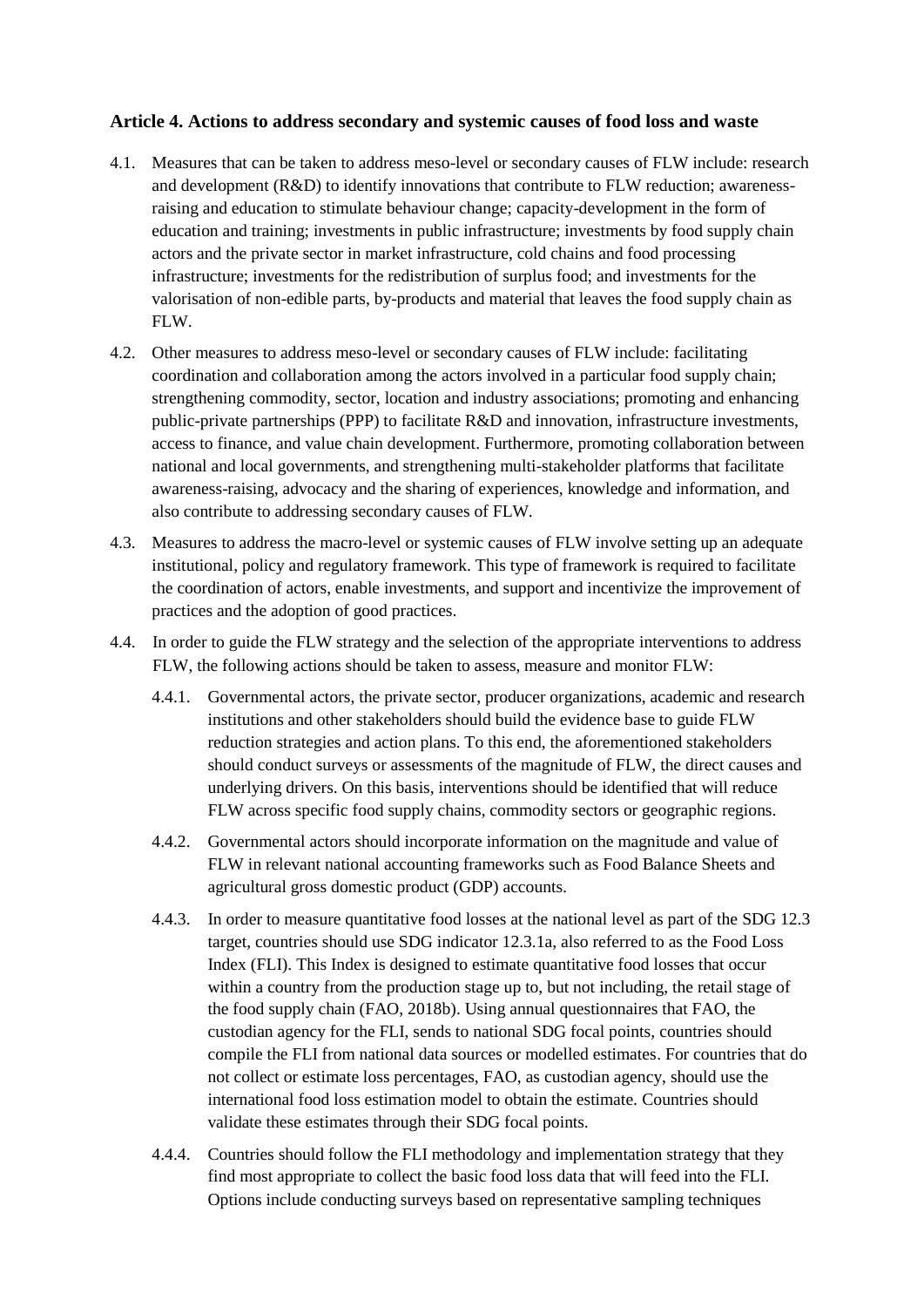(recommended),<sup>9</sup> rapid value-chain appraisals based on case studies, and ad hoc estimates based on field trials. Countries can choose to go beyond the requirements of the FLI, for example, if they possess data for a larger number of commodities than required by the FLI, or, conversely, if data are available for fewer commodities the data can still be aggregated using the approach of the FLI.

- 4.4.5. In addition to quantitative measures, Governmental actors, producer organizations, the private sector and other stakeholders should estimate other types of losses or the impact of losses as follows:
	- 4.4.5.1. Qualitative food losses should be estimated indirectly through identification of the causes of quantitative losses and tracking the quantities and prices of different quality grades of the commodity in question.
	- 4.4.5.2. Economic losses should be estimated through an assessment of quantitative food losses and the monitoring of quantities and prices for different uses (for example, the quantities redirected to feed or compost) and quality grades of the food product.
	- 4.4.5.3. Environmental impacts related to food losses can be estimated using environmental impact factors.
	- 4.4.5.4. Nutritional losses related to the quantity of lost food can be estimated using nutritional content factors.<sup>10</sup>
- 4.4.6. In order to measure food waste at the national level as part of the SDG 12.3 target, countries should use SDG indicator 12.3.1b, also referred to as the Food Waste Index (FWI). This Index is designed to estimate food waste in the retail, food service provider and consumer stages of the food supply chain. The United Nations Statistics Division (UNSD) and the United Nations Environment Programme (UNEP), the custodian agency for the FWI, will collate data in a questionnaire to be shared with national governments every two years starting in late 2020. Countries should use the most appropriate methodology to collect food waste data that will feed into the FWI, such as: waste compositional analysis, direct measurement, and mass balance for households; and waste compositional analysis, direct measurement, counting/scanning, interviews and surveys, and mass balance for the retail sector.
- 4.4.7. To ensure consistency across FLW data, Governmental actors should create a legal framework and incentives for the private sector, food supply chain actors, consumer organizations and producer organizations and other relevant actors to collect and share FLW data using common data collection, compilation and reporting approaches. Examples of these frameworks include legal provisions for the use of standardized and harmonized surveys, assessment methodologies and reporting protocols; and provisions requiring the reports of the surveys and assessments and the anonymized datasets to be made openly accessible.

 $\overline{a}$ 

<sup>9</sup>The recommended sample surveys at the production level are especially appropriate to estimate losses experienced by small-scale producers, where a representative sample and trained enumerators are key to ensure unbiased and accurate results.

 $10$ It is acknowledged that some qualitative losses (e.g. aflatoxin contamination) are not linked to quantitative losses. These qualitative losses cannot be inferred from the methodology but require additional analysis, and countries can monitor them either through ad hoc surveys or by adding a module on qualitative losses to postharvest loss surveys.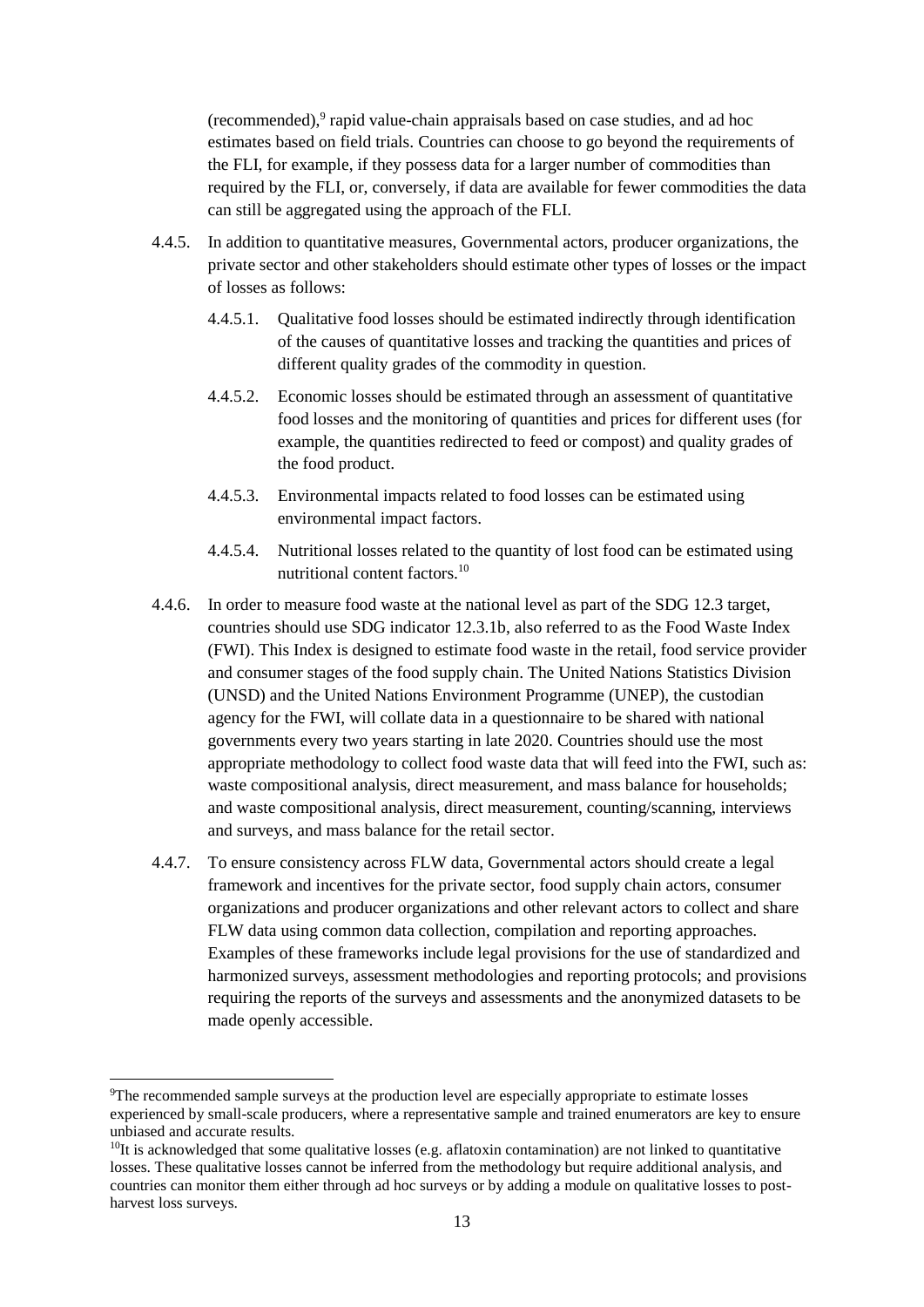- 4.4.8. Governmental actors, with the support of development organizations and other relevant partners, should strengthen the systems that collect and provide access to data on FLW indicators and related statistics. The availability of adequate technical capacity should be ensured for the collection and analyses of information in support of FLW reduction planning and monitoring.
- 4.5. In order to set targets and identify the strategic direction, the following actions should be undertaken:
	- 4.5.1. Within their national legislation and strategies, Governmental actors should establish a baseline against which to monitor FLW reduction, and set time-bound targets that they plan to achieve in their FLW reduction efforts at the national and subnational level. Governmental actors should link these targets to SDG 12.3 as well as to the metrics for the co-benefits of reducing FLW, such as improved food security and nutrition, environmental sustainability, abatement of greenhouse gas emissions and ecosystem conservation.
	- 4.5.2. Based on the assessment of the levels and drivers of FLW, and with the involvement of all relevant stakeholders, including the private sector, civil society organizations, development agencies and academic and research institutions, Governmental actors should take the lead and facilitate the development of a forward-looking national strategy and action plan. The strategy and action plan should address the underlying drivers of FLW, affirm commitment to addressing SDG 12.3, outline an overall vision and roadmap for achieving the set targets, and track progress towards agreed targets. Within the context of this strategy, Governmental actors should reach voluntary agreements with the private sector, producer organizations and other relevant stakeholders on concrete commitments to contribute to national targets, beyond possible legal minimums. In this regard, public-private partnerships (PPP) and other relevant structures should be set up to facilitate cooperation.
	- 4.5.3. Governmental actors, when developing strategies to reduce FLW, should consider:
		- 4.5.3.1. The status of the food and agricultural system and its evolution over time in response to population growth, demographic changes, urbanization, consumer preferences, nutritional needs, climate change scenarios and other relevant factors.
		- 4.5.3.2. The specific circumstance of the country, which might include factors such as trade-offs among stakeholders when implementing the FLW reduction strategy; food-import dependency; the level of emphasis to be placed on food losses as compared to food waste; whether disaster prone or in an emergency or postemergency phase; and natural resource constraints.
	- 4.5.4. Governmental actors should allocate adequate resources to the development and implementation of the national FLW reduction strategy and action plan, and ensure that implementing agencies have adequate human, physical and financial capacity to engage in effective implementation and monitoring of FLW actions.
	- 4.5.5. Development partners, including United Nations agencies and financial institutions, should assist countries, in particular developing countries and economies in transition, to develop and implement FLW reduction strategies by mobilizing resources and providing technical support.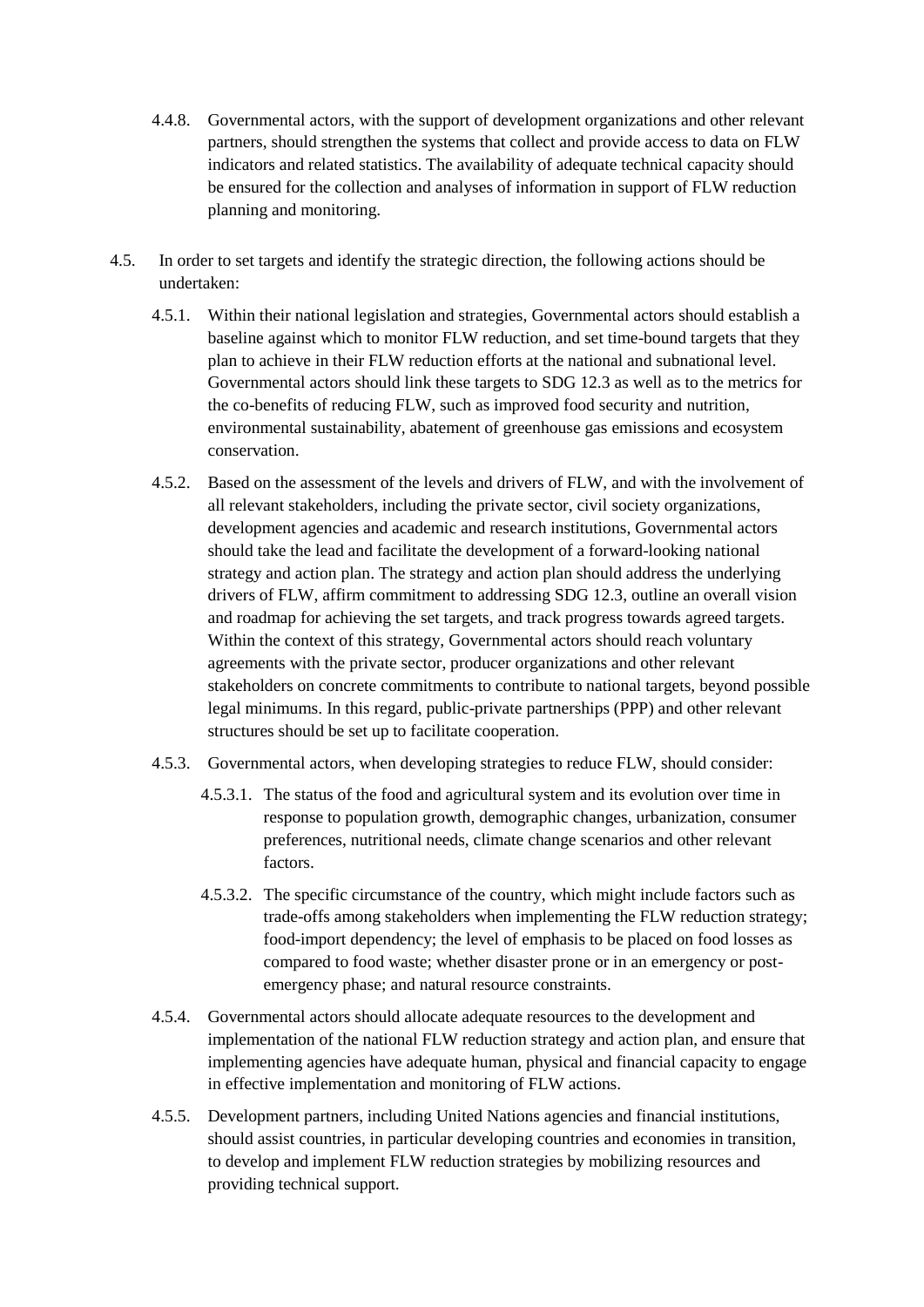- 4.6. In order to promote policy coherence and an appropriate institutional framework for FLW reduction, Governmental actors should:
	- 4.6.1. Mainstream FLW reduction in all policy frameworks that are related to food systems.<sup>11</sup>
	- 4.6.2. Align and foster coherence and coordination across the policies, institutions and legislation relevant to FLW reduction. This includes policies, institutions and legislation linked to:
		- 4.6.2.1. the nationally determined contribution (NDC) to the Paris Agreement on climate change;
		- 4.6.2.2. commitments to subregional, regional and continental strategies on FLW reduction; and
		- 4.6.2.3. commitments to international frameworks such as the Second International Conference on Nutrition (ICN2) Framework for Action, the United Nations Decade of Action on Nutrition, the Convention on the Elimination of All Forms of Discrimination against Women (CEDAW), the Committee on World Food Security (CFS) Global Strategic Framework for Food Security and Nutrition, and the New Urban Agenda.
	- 4.6.3. Define clearly in the appropriate legislation:

 $\overline{a}$ 

- 4.6.3.1. the roles and responsibilities of agencies and levels of government national, regional, local, and urban – that can most successfully deliver the services and actions required to effectively reduce FLW;
- 4.6.3.2. the lead agency to coordinate efforts to reduce FLW; and
- 4.6.3.3. the expected role of the private sector, civil society organizations and other non-State actors.
- 4.6.4. Ensure implementing agencies establish a coordination mechanism and work across institutions and relevant partners to provide technical assistance and regulatory oversight to actors along the food supply chain.
- 4.6.5. Be cognisant that emergencies such as conflicts, pandemics and natural disasters can cause disruptions in the food system that can generate substantial levels of FLW. In collaboration with relief agencies, development organizations and other relevant partners and stakeholders, Governmental actors should take measures to reduce FLW in the preparedness, response, recovery and rehabilitation phases of emergencies. Measures taken should be in line with the Sendai Framework for Disaster Risk Reduction 2015–2030 (United Nations, 2015), and could include:
	- 4.6.5.1. setting up, stocking and managing strategic emergency food reserve systems;
	- 4.6.5.2. setting up information systems to detect and monitor threats to food supplies;
	- 4.6.5.3. increasing the resilience of and protecting infrastructure and other productive assets;

 $11$  The range of issues related to food systems is broad and depends on each country. The range covered includes: rural development, urban planning, industry, investment, food safety, food security, trade, disaster risk reduction and emergency response, research, planning, finance, innovation, employment, machinery, equipment and tools used in all sectors, gender equality, energy, nutrition, climate change, food assistance, and waste management, *inter alia.*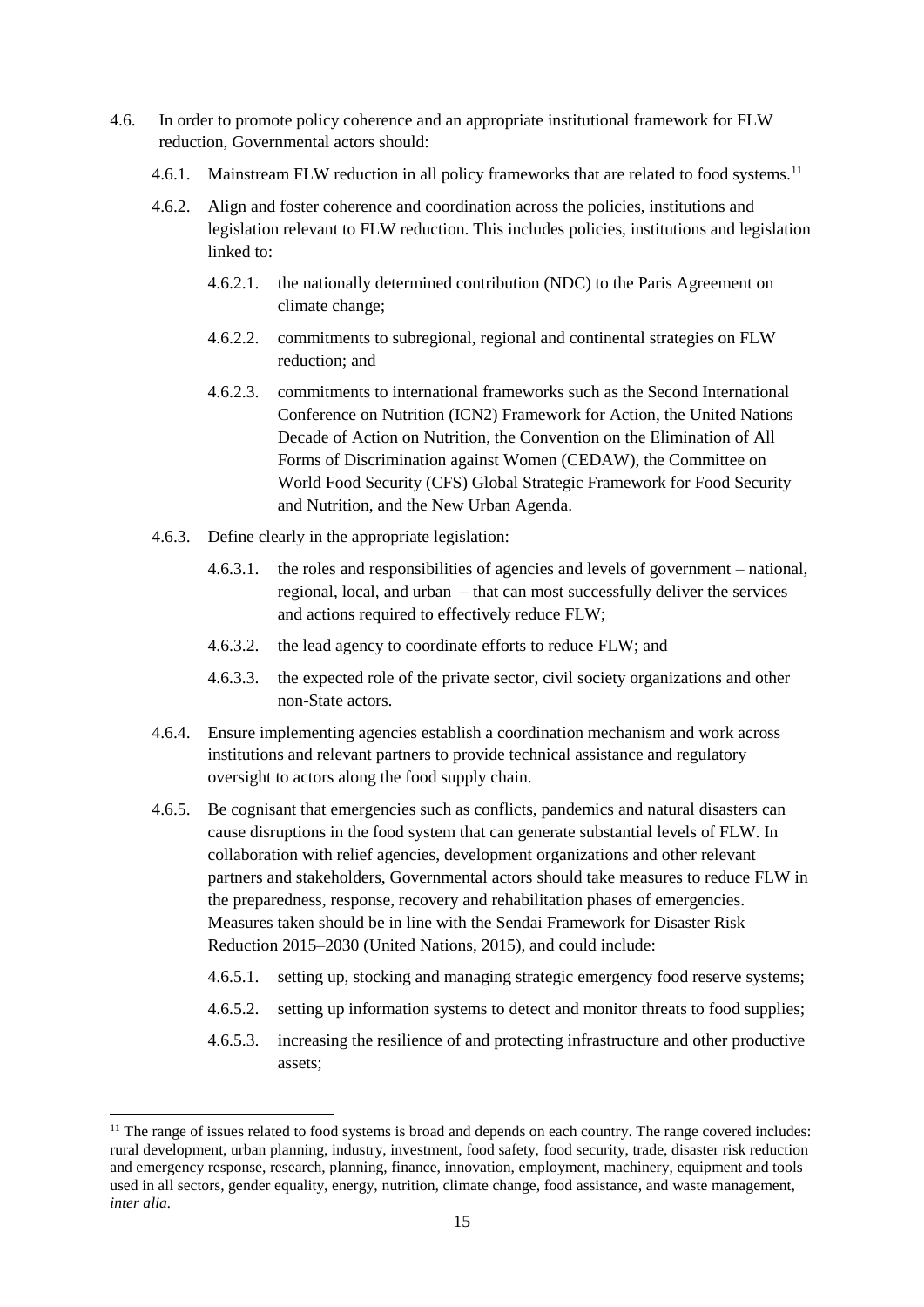- 4.6.5.4. promoting short food supply chains;
- 4.6.5.5. avoiding movement restriction measures and lockdown policies that hinder or completely jeopardize harvesting, processing, storage, distribution and logistics operations;
- 4.6.5.6. rebuilding livelihoods of affected populations, family farmers, small processors and producer organizations based on post-harvest handling, storage, processing and trade activities;
- 4.6.5.7. matching food supply with need for subsequent redistribution; and
- 4.6.5.8. transforming food that cannot be redistributed into non-food resources, such as energy and fertilizer.
- 4.7. Governmental actors should ensure adequate investments in public infrastructure to support FLW reduction. This includes:
	- 4.7.1. Investments in physical infrastructure and the supporting services related to: roads and railways; reliable energy supplies that prioritize renewable sources; water supply; water and air transport networks; ports and landing sites; post-harvest handling and processing facilities and food storage systems<sup>12</sup>; strategic emergency food reserve systems linked to social protection programmes; slaughterhouses; agro-industrial parks and special economic zones. Investments should also target wholesale and retail market facilities; food safety and quality systems; telecommunications systems, information and communications technologies (ICT) and related applications; market information systems; refuse disposal, separation and treatment; and border-posts.
	- 4.7.2. Investments in institutions and services for:
		- 4.7.2.1. generating knowledge on FLW based on scientific principles and local and traditional knowledge;
		- 4.7.2.2. human capacity-development, including education and training at different levels, such as universities and technical colleges;
		- 4.7.2.3. research and development (R&D), innovation and technology transfer; and
		- 4.7.2.4. extension and other advisory services.
- 4.8. Policy and legal instruments:

l

- 4.8.1. Based on the strategy and action plan identified to reduce FLW (Articles 4.5.2), and the policy objectives to be achieved, Governmental actors should set up an adequate framework of legislation, incentives, compensation and facilitation mechanisms that require or encourage food supply chain actors to adopt scientifically-based practices and make adequate investments to sustainably reduce FLW.<sup>13</sup> The framework should be designed to minimize trade-offs in reaching policy objectives and in satisfying economic, social and environmental sustainability.
- 4.8.2. Governmental actors should ensure investments made by relevant authorities and food supply chain actors to reduce FLW are in line with the Committee on World Food

 $12$  Refers to public investments, as opposed to facilities that are set up by the private sector and supply chain actors as detailed in Article 5.

<sup>&</sup>lt;sup>13</sup> These practices and investments are detailed in Article 5.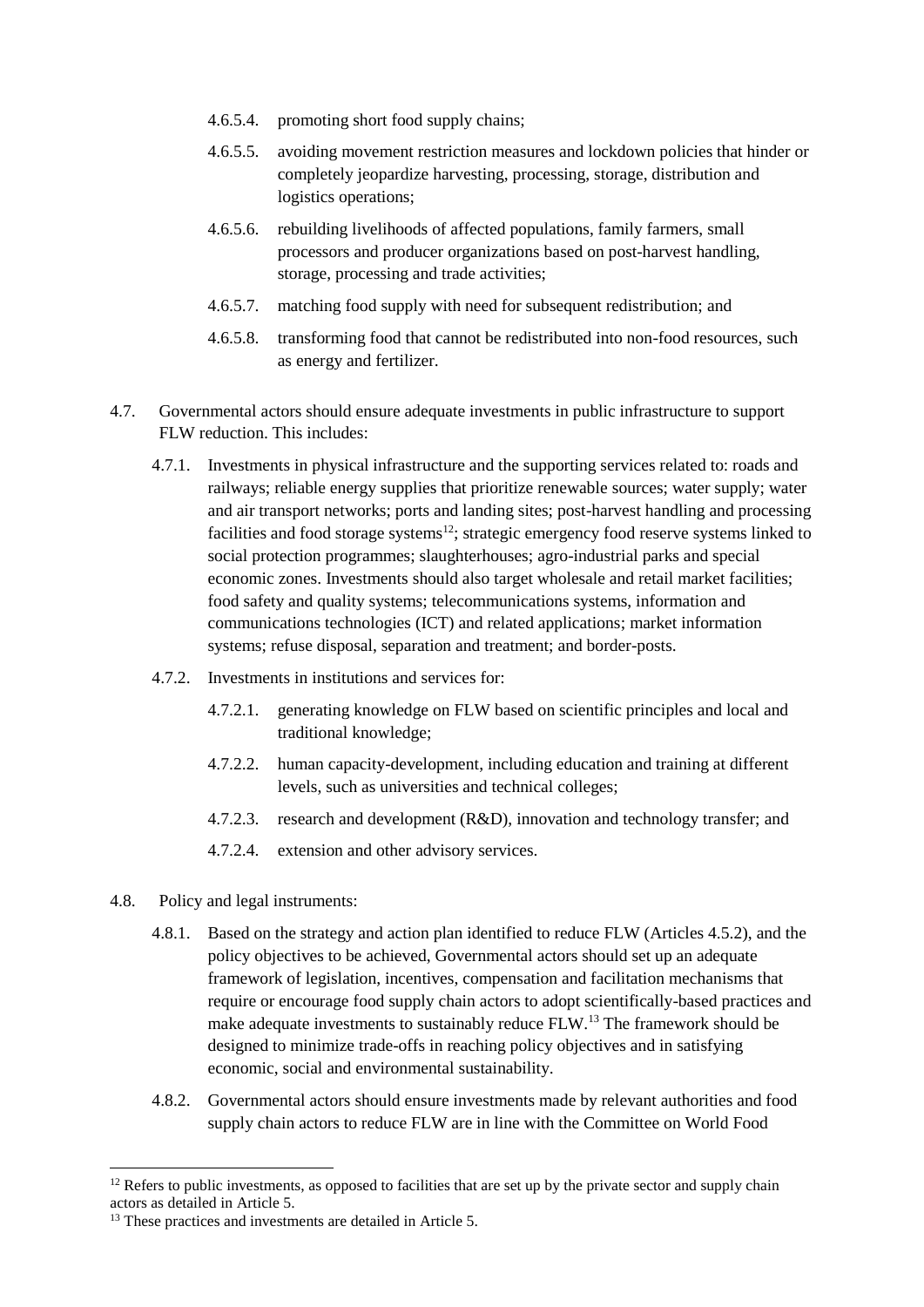Security Principles for Responsible Investment in Agriculture and Food Systems (CFS-RAI) (CFS, 2014). In particular, investments to support local communities, respect tenure rights and contribute to rural development should be ensured, as well as those to diversify livelihoods, provide benefits to the country and its people, including the poor and most vulnerable; and to safeguard against environmental damage.

- 4.8.3. Taking into consideration the ultimate policy objectives to be achieved, Governmental actors should put into place policy incentives, regulatory measures, and economic and legal instruments in order to promote actions to reduce FLW and guide how surplus food, material leaving the food supply chain as FLW, inedible parts and by-products should be used. In order of priority, the options in this food material hierarchy are to:
	- 4.8.3.1. Prevent FLW from occurring in the first place within the food supply chain in question.
	- 4.8.3.2. Redistribute any surplus or unmarketable food to food banks, charities or similar institutions, provided such food meets all food safety requirements.
	- 4.8.3.3. Divert surplus or unmarketable food to animal feed; or to economically productive uses such as transformation into new food products than initially intended, or into non-food products. When diverted to feed or transformed into new food products, it should be ensured that all safety and quality requirements are met.
	- 4.8.3.4. Recycle surplus food that is not redistributed or diverted as explained in Article 4.8.3.2 and 4.8.3.3, material that leaves the food supply chain as FLW, inedible parts and by-products through energy generation by anaerobic digestion and composting for use as fertilizer.
	- 4.8.3.5. Incinerate the material to generate energy.
	- 4.8.3.6. Dispose the material by incineration and landfill.
- 4.8.4. Governmental actors should, where relevant, integrate the measures and instruments put in place to support FLW reduction within their broader policies for promoting a circular bio-economy. Governmental actors should set out an enabling framework to support the transition from a linear to a circular economy and support the related changes required in technology, infrastructure, product design, business and market models and consumer behaviour. The enabling framework should combine policy, legislation, regulation, market-based instruments, research and innovation as well as awareness-raising, education and information exchange.
- 4.8.5. The following measures should be put in place with regard to grades and standards:
	- 4.8.5.1. Governmental actors should have well-designed Codex-based food safety legislation and effective procedures for their implementation. Where found to be out of date, the existing legal framework governing food safety and quality should be updated. Codex-based legislation should be developed, where lacking, and risk-based legislation and procedures introduced to ensure compliance with FLW reduction efforts without endangering food safety.
	- 4.8.5.2. Governmental actors should ensure food safety legislation provides clear and harmonized requirements for food date marking, taking into account Codex standards (FAO and WHO, 1985), to avoid labels being misinterpreted by consumers and other stakeholders. The legislation related to food labelling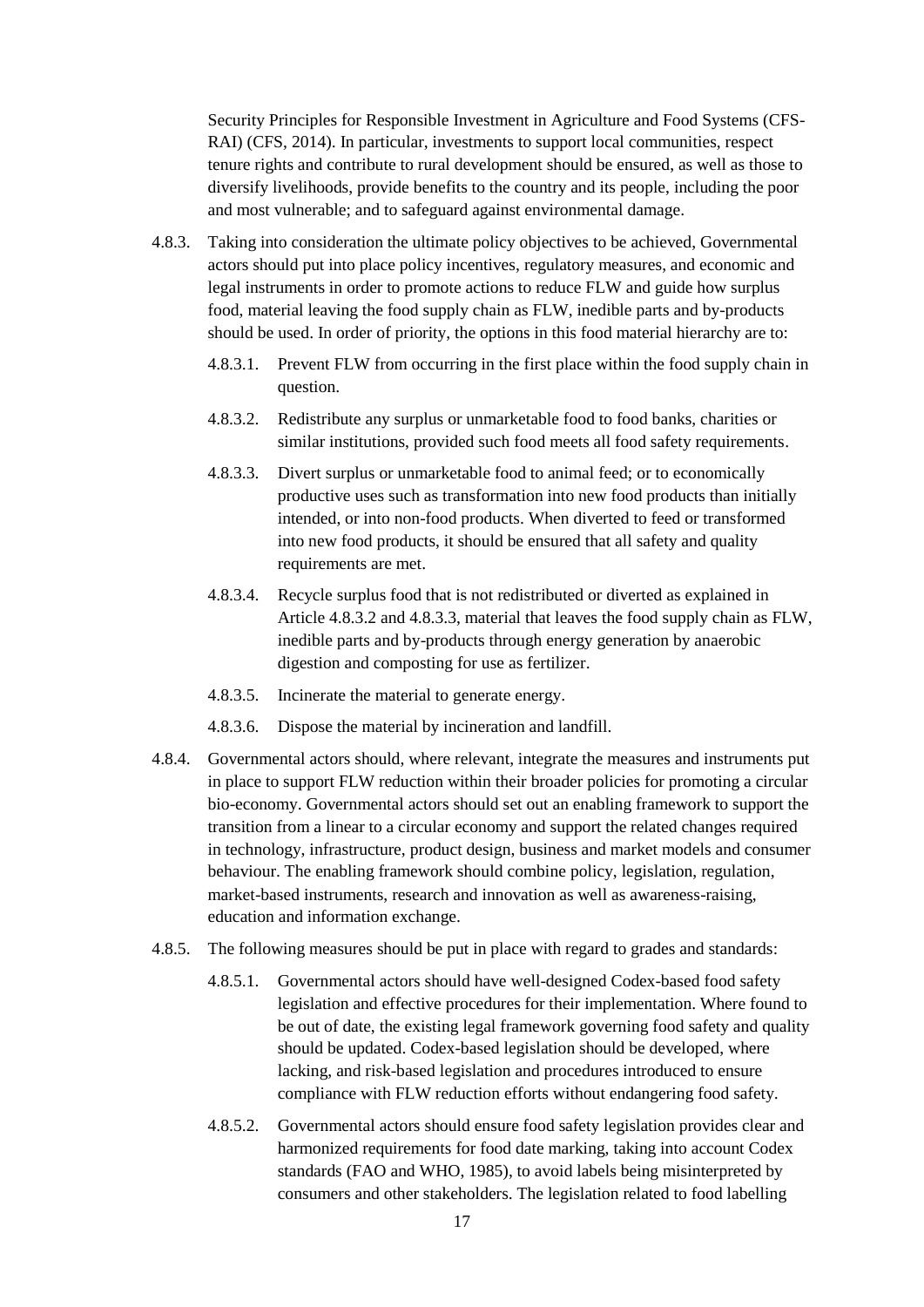should also provide requirements for on-pack information to motivate consumers to reduce food waste and guide them towards ways of doing so.

- 4.8.5.3. Governmental actors should support the development and implementation of appropriate, scientifically and technically based food quality grades and standards to facilitate market access and commercial trading, both locally and internationally. Governmental actors should ensure that grades and standards are not excessively stringent that they lead to significant levels of FLW.
- 4.8.5.4. Governmental actors should put in place adequate regulatory and institutional frameworks for quality standards developed by the private sector, industry associations, producer organizations and other non-state actors, or review existing ones, to ensure that such standards do not lead to excessive levels of FLW in the supply chains in which they are applied.
- 4.8.5.5. Governmental actors, the private sector, producer organizations, industry associations and other relevant stakeholders should support the development of markets for substandard food that is still safe to consume and nutritionally sound.
- 4.8.5.6. The private sector, industry associations and producer organizations, with the support and collaboration of Governmental actors, civil society organizations and other relevant stakeholders, should work towards developing new private standards and certification schemes that promote reduced FLW, and integrating FLW reduction into existing sustainability standards and certification schemes that are consistent with the legal framework governing food safety and quality.
- 4.8.5.7. Where appropriate, Governmental actors should adopt private standards that promote reduced FLW, make them legally mandatory and support enforcement of compliance.
- 4.8.6. The following measures should be put in place with regard to linkages to markets and trade:
	- 4.8.6.1. Governmental actors should put in place regulatory frameworks to support inclusive market-oriented institutional arrangements that enable small-scale producers and processors to improve their production practices and reduce FLW. This may include arrangements such as producer-buyer contracts (e.g. contract farming), innovative mechanisms to promote horizontal coordination (e.g. producer associations, umbrella farming groups and corporate farming), and mechanisms to vertically integrate production with storage and financial systems (e.g. warehouse receipt systems).
	- 4.8.6.2. Governmental actors should put in place measures to promote supplier-buyer agreements that are legal, secure benefits for all the parties involved, and prevent and address unfair practices that might lead to FLW. Unfair practices include last minute order cancellation, unilateral or retroactive changes to contracts, high penalties for partial or total non-delivery of orders, unfair product take-back clauses, and inflexible and unreasonably high standards that might lead to rejection of still safe and nutritious products.
	- 4.8.6.3. Governmental actors should institute mechanisms in public procurement strategies to integrate FLW reduction measures. At the same time, public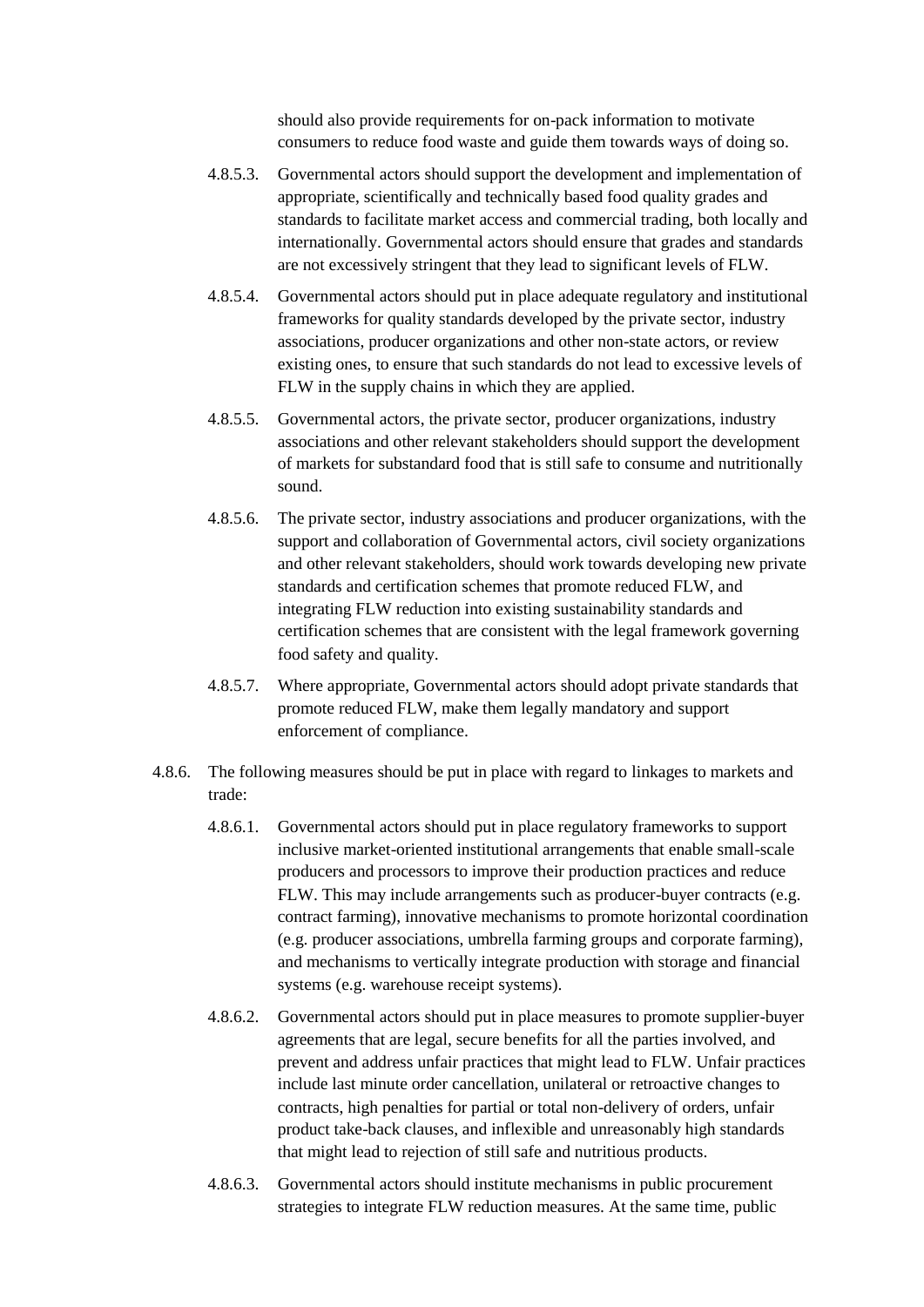procurement of food should be used as a model to promote approaches, measures and actions that contribute to FLW reduction and nutritional, environmental and socio-economic co-benefits.

- 4.8.6.4. Governmental actors should, where relevant and as appropriate, foster and create incentives to encourage the consumption of local and in season products, and the development of short food supply chains. Short food supply chains, which bring producers closer to consumers, can be an effective measure to reduce FLW while providing positive impacts in terms of local development, environmental sustainability and preservation of the nutritional value of food.<sup>14</sup>
- 4.8.6.5. Governmental actors and regional organizations should improve the design and implementation of inter and intraregional trade legislation. In this way FLW generated by delays in customs inspection, breaks in the cold chain and additional handling can be reduced. Measures taken to improve trade legislation are particularly important in import-dependent countries. Any improvements made should avoid compromising food safety and plant and animal health. Reciprocal or equivalence agreements on standards and certification systems can be useful in this regard.
- 4.8.7. Financial services and risk mitigation mechanisms:
	- 4.8.7.1. Governmental actors should put in place the institutional and regulatory frameworks to facilitate and support financial services and risk mitigation mechanisms that allow the private sector and food supply chain actors to manage and cope with risks and fund the investments needed to reduce FLW<sup>15</sup>. These services and mechanisms could include: inventory credit systems, such as warehouse receipt financing systems; loan guarantees; blended finance, where public funds are used to catalyse investments by the private sector; promoting inclusive business models such as responsible contract farming; agricultural insurance schemes that provide a financial buffer against external shocks, such as those generated by extreme natural events and pandemics; public-private partnerships (PPP); and technical assistance facilities that strengthen the creditworthiness of potential borrowers through targeted capacity development.
	- 4.8.7.2. Governmental actors should ensure financial services and risk mitigation mechanisms are adequately designed to meet the needs of intended beneficiaries, particularly family farmers, small producers and producer associations, micro, small and medium enterprises and other small-scale actors and vulnerable groups.
- 4.8.8. Governmental actors should consider putting in place the following measures and instruments to promote FLW reduction at specific stages of the food supply chain, ensuring in all cases that the needs of family farmers, small-scale producers and

 $\overline{a}$ 

<sup>&</sup>lt;sup>14</sup> Short supply chains contribute to reduce FLW by improving traceability, reducing product surplus at the production level and removing the need for perishable products to have extended shelf-life, *inter alia*. Various schemes can be used to achieve short supply chains, including producer markets, direct marketing, consumer cooperatives, on-line sales, food hubs and digital platforms.

<sup>&</sup>lt;sup>15</sup> The actions and investments supply chain actors should make to reduce FLW are detailed in Article 5.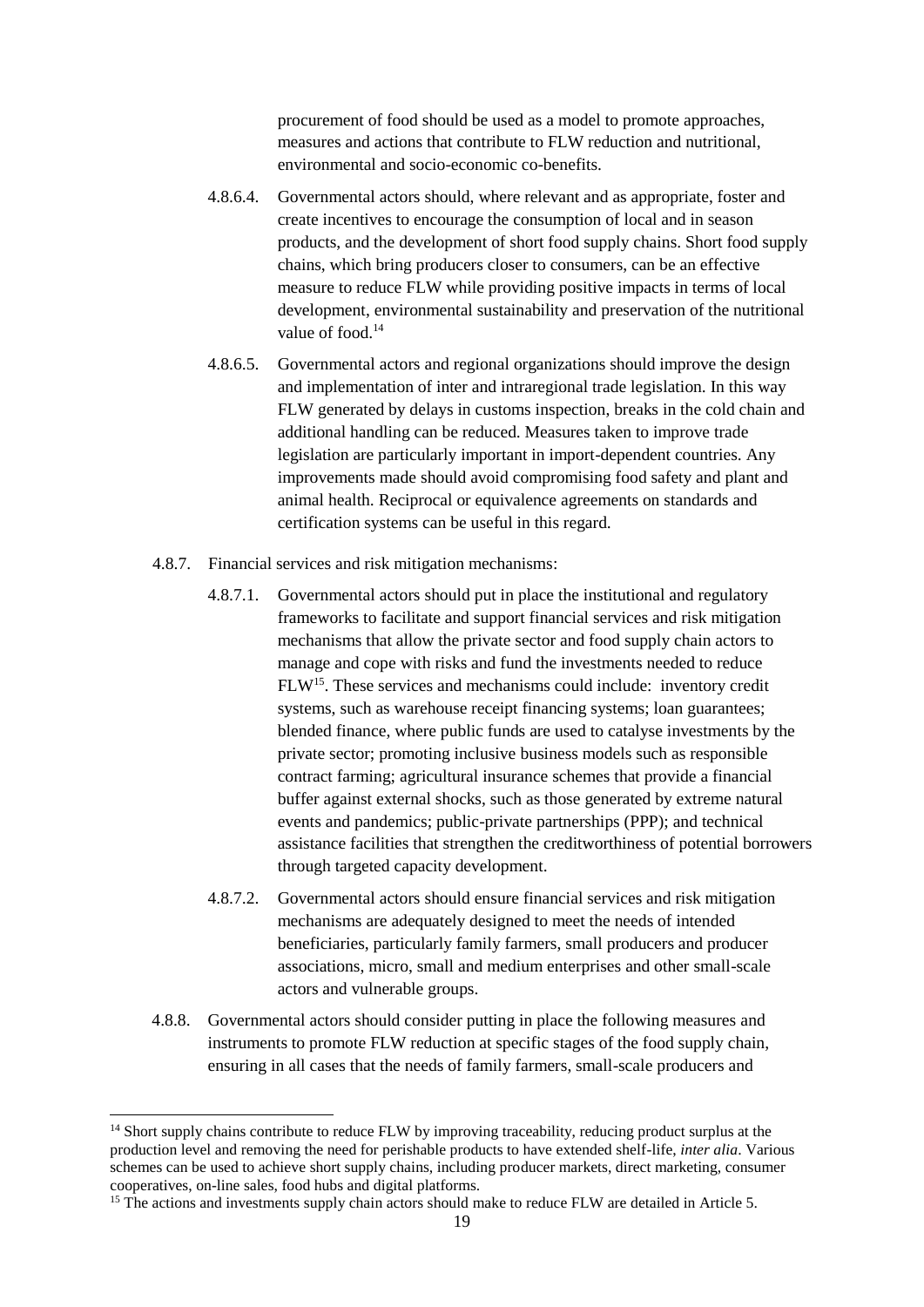processors, producer organizations, micro, small and medium enterprises and vulnerable and marginalised groups are taken into consideration:

- 4.8.8.1. For food losses reduction (production, harvest, post-harvest handling and storage, processing and distribution stages of the food supply chain):
	- 4.8.8.1.1. targeted fiscal instruments to increase availability of, access to, and adoption of sustainable practices and technologies that are proven to reduce food losses;
	- 4.8.8.1.2. incentives and reward systems for food loss reduction;
	- 4.8.8.1.3. low-interest financing;
	- 4.8.8.1.4. incentives for local manufacture of food loss reducing technologies; and
	- 4.8.8.1.5. legal provisions for discounts on and donation of non-marketable surplus food.
- 4.8.8.2. For food waste reduction:
	- 4.8.8.2.1. Measures and instruments targeting retailers and food service providers: fiscal measures and instruments to promote donation of surplus food; pay-as-you-throw systems; bans on disposing food in landfills; legal provisions to discount or donate food that is near its expiration date but still safe for consumption; liability protection measures to promote food donation to food banks or similar structures; measures to orient retailers to refrain from sales promotions that encourage consumers to purchase excessive quantities of food; and legal provisions for separate collection of food waste.
	- 4.8.8.2.2. Measures and instruments regarding food donation: incentives to food banks and other receiving entities; guidelines for the establishment and operation of food banks and other receiving entities; principles governing food donation; definition of the obligations and responsibilities of food donors and receivers; guidelines on goods that can be donated; adequate regulatory and institutional frameworks and guidelines to ensure smooth operation of food donation systems, to ensure that donated food meets safety and nutritional standards, does not re-enter the market and targets the desired beneficiary populations; and measures to facilitate transportation of donated food, including during emergency situations and crises.
	- 4.8.8.2.3. Measures and instruments targeting households: legal provisions for collection of food waste separate from non-food waste; payas-you-throw systems.
- 4.9. Research and development (R&D) and innovation:
	- 4.9.1. Governmental actors should provide the enabling framework for policies and institutions to support innovation in practices, products, technologies, infrastructure, services, social arrangements, and institutional/organizational and policy processes that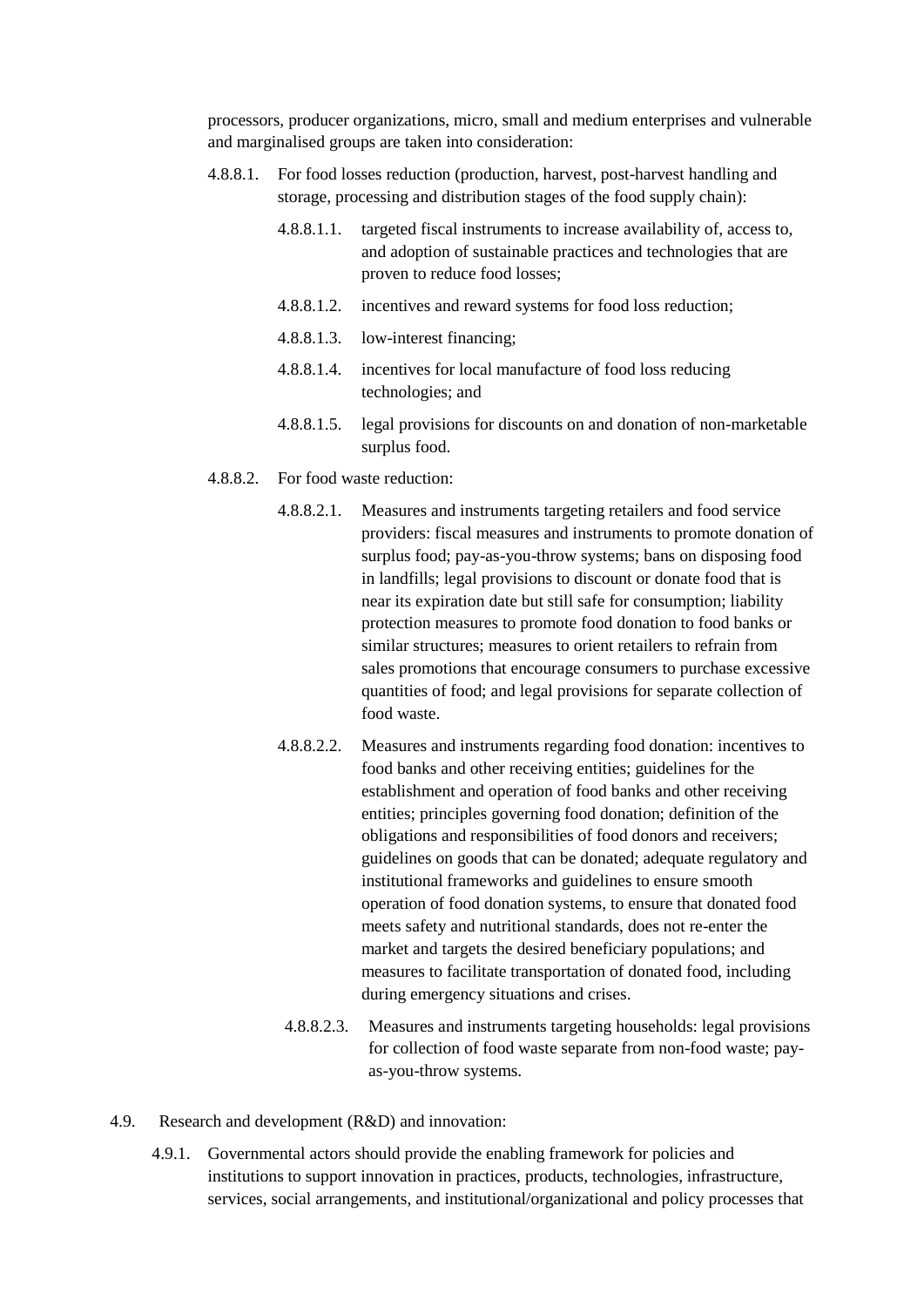lead to reduced FLW. Together with the private sector, civil society organizations and international organizations and academic and research institutions, Governmental actors should invest in research and development (R&D) and promote innovations to reduce FLW, taking into consideration the needs of vulnerable groups and small-scale supply chain actors, and building on traditional, popular and citizen knowledge through participatory processes.

- 4.9.2. Governmental actors should ensure dialogue and cross-sector exchange involving R&D agencies, extension and advisory service providers, academia, the private sector, producer organizations, family farmers and consumers to ensure that investments in R&D and innovations respond to demand and needs and are relevant to the local context.
- 4.9.3. In order to support R&D and stimulate innovation by the private sector and academic and research institutions, Governmental actors should:
	- 4.9.3.1. Offer research grants, provide fiscal incentives for innovative practices and technologies, ensure an adequate institutional and regulatory framework (for example, institutions to enforce intellectual property rights), and support knowledge exchange and training to facilitate adoption and transfer.
	- 4.9.3.2. Create platforms to bring together relevant stakeholders who can jointly identify issues to be covered by R&D, solutions and innovations.
	- 4.9.3.3. Set up specific public-private partnerships, where appropriate, to facilitate the development, commercialization, adaptation, transfer and adoption of innovations.
- 4.9.4. Governmental actors, the private sector, civil society organizations, academic and research institutions and development agencies should consider the following key FLW issues, challenges and areas for R&D and innovation:
	- 4.9.4.1. The causes and magnitude of FLW; solutions to reduce FLW, including appropriate technologies along the food supply chain, sustainable bulk and retail packaging options, and renewable energy sources for powering operations directed at reducing FLW; transformation of and addition of value to byproducts, non-edible parts and material that leaves the food supply chain as FLW.
	- 4.9.4.2. The impact of FLW on the environment, greenhouse gas emissions, climate change and natural resources; the impact of climate change on FLW; and innovations needed to mitigate these impacts.
	- 4.9.4.3. Leveraging breakthroughs in ICTs and digital innovations (for example block chain, Internet of Things, big data, and Artificial Intelligence) to reduce FLW.
	- 4.9.4.4. Social innovations combined with technological interventions, taking into consideration specific challenges (such as climate change, conflicts, human migration and pandemics), as well as the needs of specific groups (such as family farmers, small-scale producers and processors, the elderly, youth, women, migrants, people with disabilities and indigenous peoples).
- 4.9.5. Governmental actors, the private sector, civil society organizations, academic and research institutions, and development agencies should consider the following stagespecific issues for R&D and innovation to reduce FLW: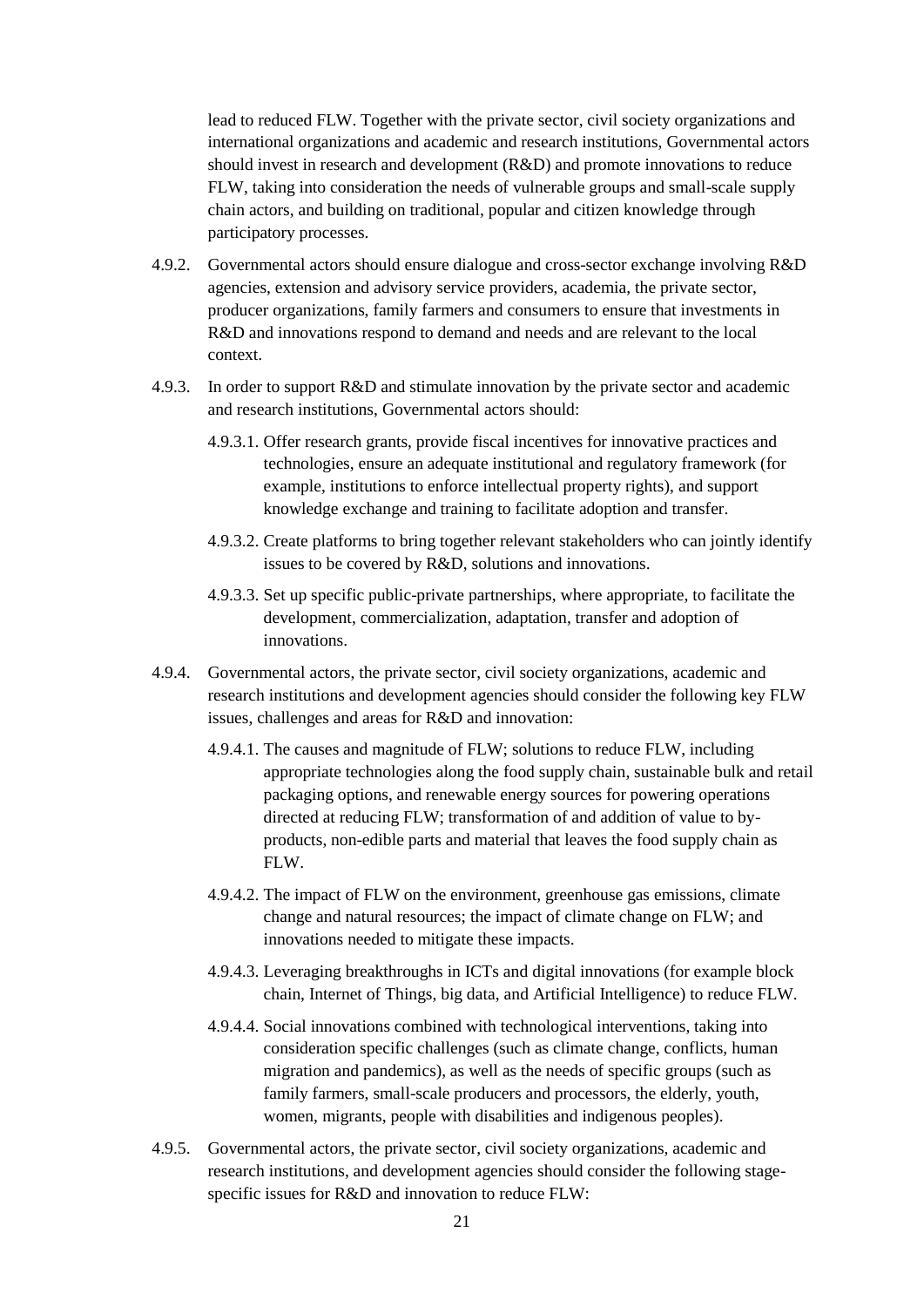- 4.9.5.1. For the production and harvest stages: development of varieties and breeds with specific attributes (such as pest and disease resistance, heat tolerance, feed efficiency, nutrient density, drought and flood resistance, and adaptation to climate change) that reduce susceptibility to FLW along the food supply chain; biocontrol of pests and diseases; improving practices, tools and equipment for applying inputs and harvesting operations; and developing production practices that improve product quality and shelf life.
- 4.9.5.2. For the post-harvest handling, storage and processing stages: resourceefficient, low-waste or waste free, climate-smart technologies for adding value and extending shelf life while protecting nutritional and other quality attributes and environmental sustainability; prevention and control of postharvest pests; improvements in product, process and facilities design; and improving drying and storage technologies for smallholder farmers.
- 4.9.5.3. For the transportation and distribution stages: improvements in logistics, and introduction of clean, energy-efficient, low-carbon systems, particularly in cold chain systems.
- 4.9.5.4. For the food service provider and consumption stages: studies to better understand consumer behaviour.
- 4.10. Awareness-raising, education and training:
	- 4.10.1. Working together with the private sector, civil society organizations, consumer associations, development agencies and other actors, Governmental actors should take a leading role to raise the awareness of and educate the general public, policy-makers, legislators, consumers and other food supply chain actors on: the importance of FLW reduction; their civic responsibility to support FLW reduction; links between FLW and economic, social and environmental sustainability (including the climate-change dimension); and avenues for reducing FLW. These efforts, whose purpose is to change social norms and make wasting of food unacceptable, should develop and exploit adequate channels for awareness raising and education, including:
		- 4.10.1.1. awareness-raising and education campaigns;
		- 4.10.1.2. harnessing the power of different media (radio, newspaper, television, video, social media), ICTs and digital innovations;
		- 4.10.1.3. harnessing formal and informal education channels, paying particular attention to the younger members of the population;
		- 4.10.1.4. information sharing at community level, which might include traditional communities, indigenous groups and religious communities;
		- 4.10.1.5. multi-stakeholder platforms and communities of practice dealing with FLW;
		- 4.10.1.6. national food-based dietary guidelines;
		- 4.10.1.7. on-package information, ensuring that such information does not interfere with the clarity of mandatory labelling; and
		- 4.10.1.8. point-of-sale information, including direct communication from sales people to consumers.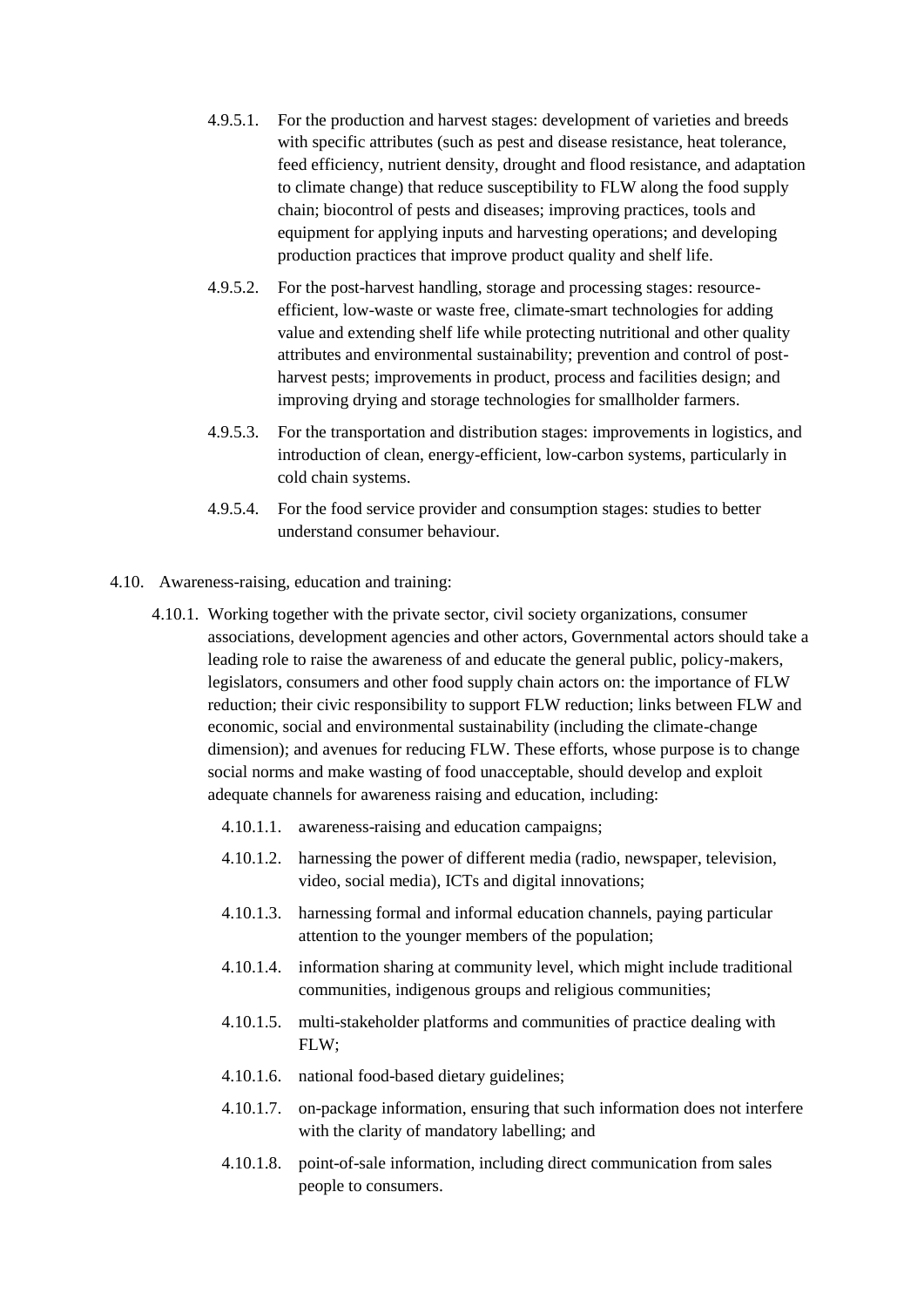- 4.10.2. Governmental actors, civil society organizations, and actors involved in food recovery and redistribution programmes should support awareness-raising and behavioural change of consumers targeted in these programmes, with a view to improve these consumers' understanding of the origins of redistributed food and allay any concerns, stigmas or cultural concerns.
- 4.10.3. Countries, United Nations agencies, international and regional organizations, civil society organizations and other relevant stakeholders should observe the International Day of Awareness of Food Loss and Waste<sup>16</sup>, in an appropriate manner and in accordance with national priorities. The theme of the Day should be set in collaboration with all relevant stakeholders.
- 4.10.4. Governmental actors, academic institutions, producer and civil society organizations, and other relevant actors should invest in education and training to equip food supply chain actors with the technical, business management and entrepreneurial skills required to reduce FLW (as outlined in Article 5). To this end Governmental actors should:
	- 4.10.4.1. Strengthen the institutional frameworks to support training and education on FLW reduction. Possible avenues could include: extension and other advisory services; dedicated academic or industry programmes on FLW; integration of FLW modules into the curriculum of institutions that address issues related to food systems; field schools and vocational training centres.
	- 4.10.4.2. Ensure all human capacity-development programmes are context-specific, build on local and traditional knowledge and practices, as applicable, and address constraints women, family farmers, small-scale producers and processors and other vulnerable groups face in accessing such programmes.
	- 4.10.4.3. Ensure capacities are developed across the entire food supply chain to facilitate coordination and use of improvements across the chain.
- 4.11. Producer, commodity, sector, location and industry associations:
	- 4.11.1. Food supply chain actors and the private sector should work towards constituting themselves into producer, commodity, sector, location and industry associations.<sup>17</sup>
	- 4.11.2. Governmental actors and development organizations should facilitate the creation and strengthening of these associations and support them in the various roles they play that contribute to FLW reduction. These roles include:
		- 4.11.2.1. disseminating knowledge of technologies, innovations, and best practices among their members;
		- 4.11.2.2. strengthening the capacities of their members to understand and meet market requirements and apply practices that minimize FLW;
		- 4.11.2.3. improving value chain and sector coordination;
		- 4.11.2.4. representing the interests of their members in policy dialogue; and

l

<sup>&</sup>lt;sup>16</sup> A resolution adopted by the UN General Assembly on 19 December 2019, to designate the

<sup>29</sup> September as the International Day of Awareness of Food Loss and Waste (United Nations, 2020).

<sup>&</sup>lt;sup>17</sup> These associations include producer organizations, cooperatives, associations of small and medium enterprises (SME), chambers of commerce and industry and various other groupings.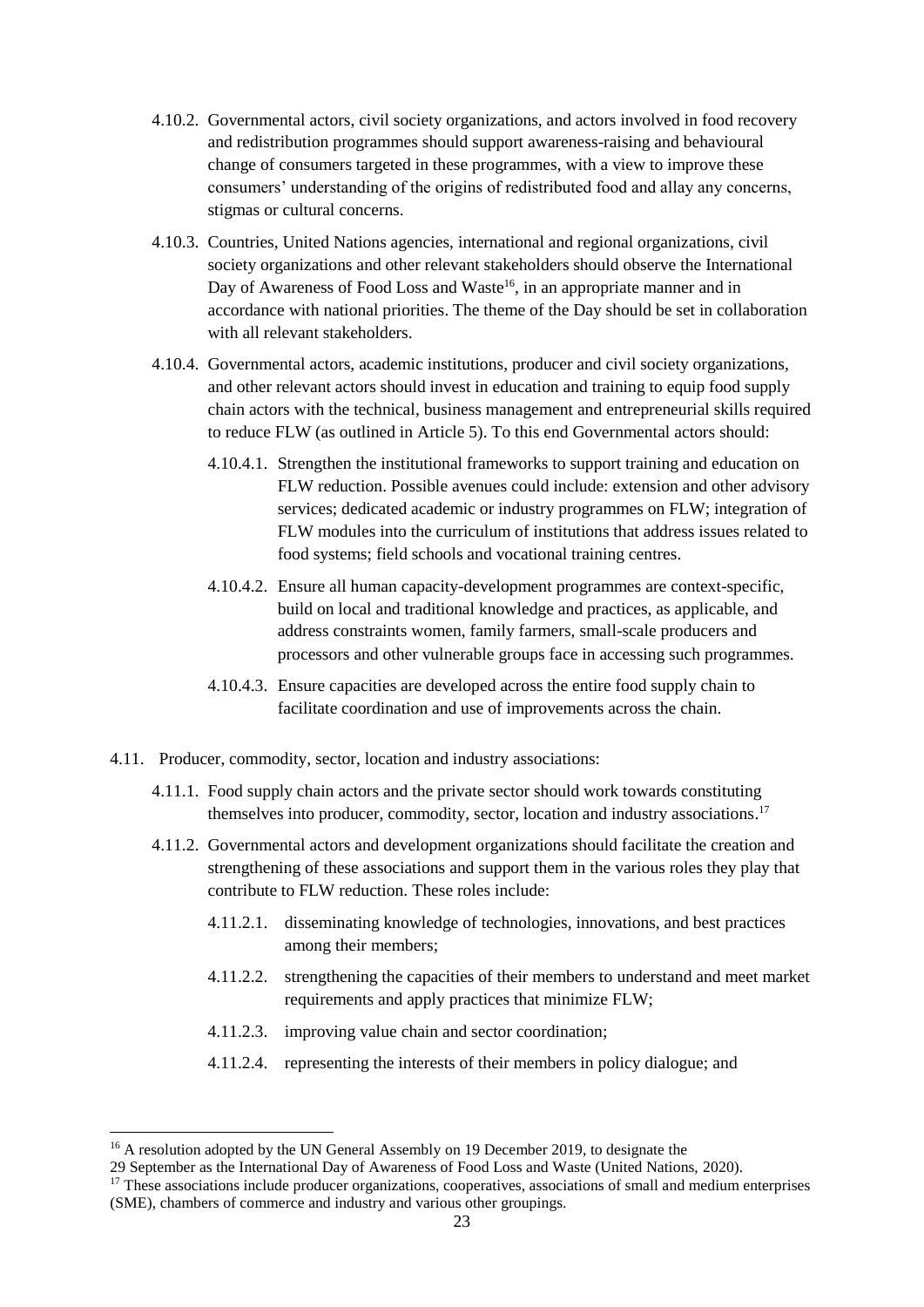- 4.11.2.5. helping family farmers, small producers, and micro, small and medium enterprises to achieve economies of scale in buying inputs, marketing products, and making the investments that are needed to reduce FLW.
- 4.12. Inclusive value chain development:
	- 4.12.1. Input suppliers, producers, processors, distributors, retailers and other food supply chain actors, as applicable, should work together to take concerted measures to address FLW across the food supply chain in which they are operating.
	- 4.12.2. Governmental actors and development organizations should provide facilitation and information to help development of productive and fair partnerships among food supply chain actors working individually or within associations. This would promote coordination and information flow along the chain and contribute to FLW reduction. Facilitation of linkages is particularly important to ensure inclusion of family farmers, small producers, micro, small and medium enterprises and other small-scale actors.
- 4.13. Fostering multi-stakeholder collaboration:
	- 4.13.1. Governmental actors should provide a framework and employ participatory processes to encourage all relevant stakeholders, including the private sector, civil society organizations, academic and research institutions, producer organizations, industry associations and consumer organizations to work holistically and collaboratively towards improving food systems so as to reduce FLW. Special care should be taken to involve all vulnerable and marginalized groups.
	- 4.13.2. Countries and development partners should:
		- 4.13.2.1. Support, promote and coordinate multi-stakeholder FLW reduction initiatives at global, continental, regional, local and sectorial levels.
		- 4.13.2.2. Support partnerships and cooperation on FLW issues among countries, including South-South and triangular cooperation and collaboration between developed and developing countries.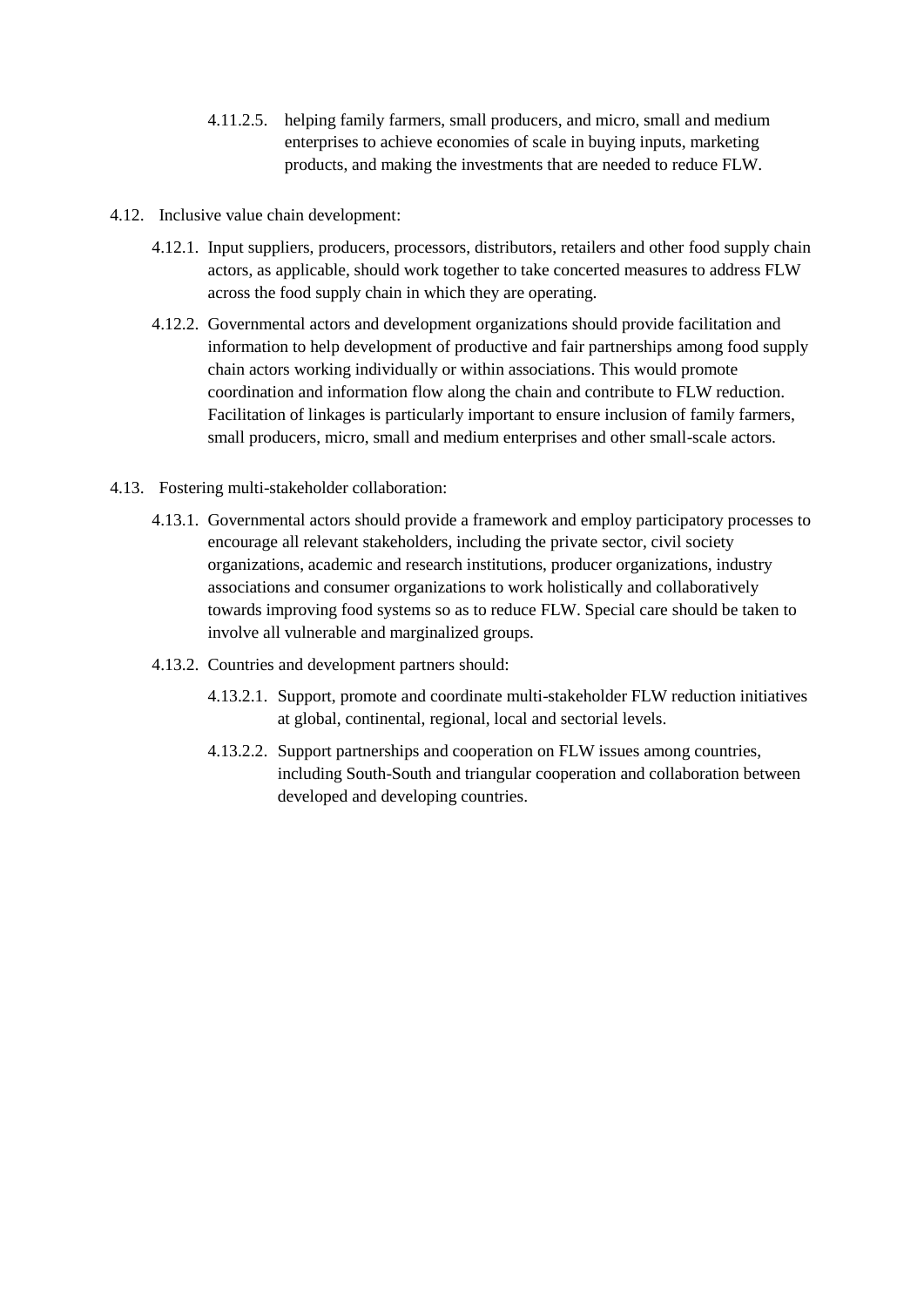## **Articles 5. Practices and investments to address direct causes of food loss and waste**

- 5.1 The micro-level or direct causes of FLW can be addressed through improved practices, technical innovations and investments implemented by the food supply chain actors and other stakeholders involved in a particular stage in the supply chain.
- 5.2 Producers, processors, distributors, wholesalers, retailers and food service providers should:
	- 5.2.1 Set targets and specific goals to reduce FLW, and develop an action plan to address the underlying drivers of FLW. Actions should be guided by the analysis of the magnitude and causes of FLW in their operations (Article 4.4.1) and the business case for reducing FLW. Although not necessarily bound by the SDGs, where possible, targets should be consistent with SDG 12.3, as established at the national level. These actors should reach voluntary agreements with national and subnational authorities concerning concrete commitments to contribute to national targets to reduce FLW (Article 4.5.2).
	- 5.2.2 Prioritize food quality and safety in their operations, and comply with sanitary and phytosanitary measures to ensure food is safe and will not lead to foodborne diseases.
	- 5.2.3 Avoid unfair business-to-business trading practices that might lead to FLW, such as last minute order cancellations, unilateral or retroactive changes to contracts, and inflexible and unreasonably high product standards.
	- 5.2.4 Keep records to facilitate planning, monitoring and control of their operations, and the implementation of measures that contribute to reducing FLW.
	- 5.2.5 Eliminate unnecessary packaging. If packaging must be used, use packaging technologies and configurations that contribute to reducing FLW.<sup>18</sup> Priority should be given to locally available packaging materials and packaging materials that are environmentally sustainable, i.e. reusable, recyclable, biodegradable or compostable.
	- 5.2.6 Understand and apply the different options to handle surplus or unmarketable food, material that leaves the food supply chain as FLW, by-products and non-edible parts as explained in Article 4.8.3.
	- 5.2.7 Use energy efficiently in operations undertaken to reduce FLW, prioritizing renewable energy sources.
	- 5.2.8 Use water efficiently in operations undertaken to reduce FLW.

 $\overline{a}$ 

- 5.2.9 Include FLW reduction strategies and good practice in staff education and training programmes and customer guidelines.
- 5.2.10 Prioritize, as relevant, in-season and locally sourced raw materials over out-of-season items sourced from distant markets.
- 5.2.11 Seek the latest information of relevance to FLW, such as information on markets, prices, weather forecasts, good practices, available technologies, financing options and innovations.
- 5.3 At the primary production stage private sector companies, farmers, herders, fishers and producer organizations should:

<sup>&</sup>lt;sup>18</sup> Included are: technologies such as active, intelligent and smart packaging; and configurations such as resealable and easy-to-empty packages and single-serve pack sizes.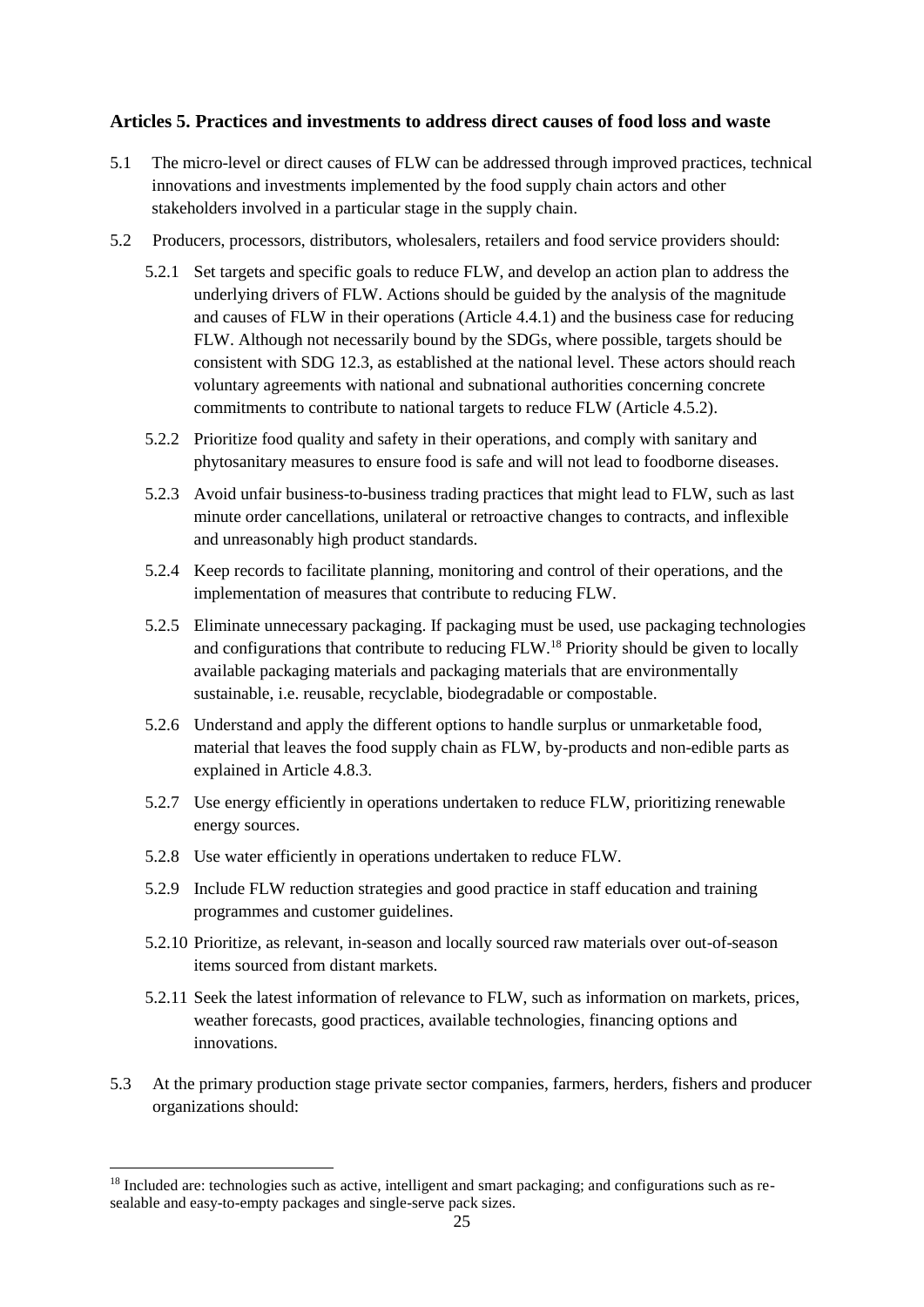- 5.3.1 Make timely and appropriate use of inputs, equipment and infrastructure, and apply science-based practices in line with national requirements and applicable regulations.
- 5.3.2 Engage in production planning aligned to meeting market requirements.
- 5.3.3 Use appropriate equipment in production operations.
- 5.3.4 Understand safety and quality specifications of the intended market.
- 5.3.5 Be able to grade produce according to applicable international standards, or, in the case of herders and livestock farmers, be able to understand the grading systems and adjust their production systems accordingly.
- 5.3.6 Reduce the need for external inputs through efficiency and the use of ecosystem services.
- 5.3.7 Apply animal welfare practices.
- 5.3.8 Apply good pest and disease management in line with internationally agreed standards, practices and recommendations.
- 5.3.9 Use antimicrobials in a targeted and prudent manner in order to reduce antimicrobial resistance (AMR).
- 5.3.10 Use agrochemicals and veterinary treatments in an adequate manner in order to keep residues in food within permissible limits and reduce environmental and occupational health and safety risks.
- 5.3.11 Use adequate inputs (seeds, planting materials and fingerlings, feed and feed additives, veterinary drugs and antibiotics, pesticides and fertilizers), equipment and infrastructure for production operations.
- 5.4 At the harvest stage, private sector companies, farmers, herders, fishers and producer organizations should:
	- 5.4.1 Apply proper scheduling and timing of crop harvest, fish catch, animal slaughter, milking and egg collection operations.
	- 5.4.2 Harvest crops, slaughter animals and catch fish under appropriate conditions, at the correct stage of maturity, and applying adequate techniques, tools and equipment (such as fishing gear and vessels, containers to pack the harvest, facilities for temporary storage, abattoirs and milking equipment).
	- 5.4.3 Handle products appropriately, avoiding rough, careless handling.
	- 5.4.4 Manage environmental conditions (temperature, humidity) around perishable products.
- 5.5 At the post-harvest handling and storage stage private sector companies, farmers, herders, fishers and producer organizations should:
	- 5.5.1 Apply good handling practices based on, among others, applicable general and commodity specific Codex codes of practice, including during packaging, transportation, loading and unloading.
	- 5.5.2 Apply post-harvest chemical treatments appropriately with minimal environmental and occupational health and safety risks and in line with applicable regulations.
	- 5.5.3 Ensure adequate temperature management for perishable products.
	- 5.5.4 Use appropriate packaging containers for transport and storage of the harvested materials.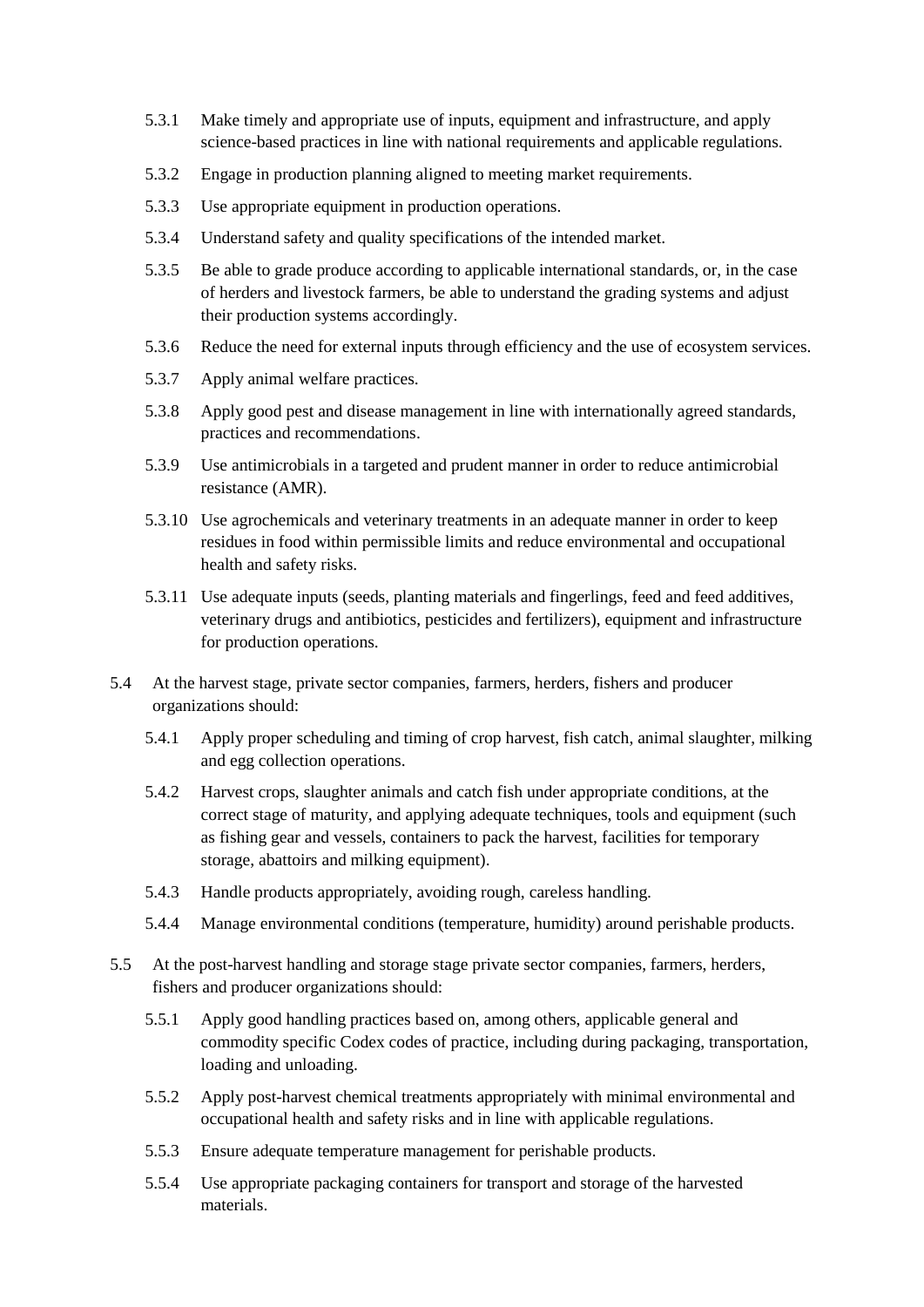- 5.5.5 Apply post-harvest treatments and use appropriate technologies for primary processing operations.
- 5.5.6 Use adequate tools (containers for transport and storage), equipment, facilities and infrastructure (such as landing sites, milk collection and cooling centres, abattoirs, and cold chains).
- 5.6 At the processing, preservation and packaging stage private sector companies, food manufacturers, cottage-industry operators, farmers, herders, fishers and producer organizations should:
	- 5.6.1 Apply good hygiene practices (GHP), good manufacturing practices (GMP) and relevant Codex codes of practice for concerned commodities (at both the primary processing and food manufacturing level) and comply with applicable regulations.
	- 5.6.2 Be competent in the operations required to transform and package products.
	- 5.6.3 Use environmentally sustainable processing and preservation operations that maintain the nutritional and other quality attributes of finished products.
	- 5.6.4 Apply good cleaning and sanitation practices so as to reduce food loss from contamination.
	- 5.6.5 Package products in appropriately customized units and formats that are adequately labelled to reduce waste at the consumer level.
	- 5.6.6 Use appropriate equipment and facilities that are equipped with reliable power and potable water supplies and are of adequate capacity.
	- 5.6.7 Have access to and be able to operate tools for quality control, process management and demand forecasting.
- 5.7 At the distribution stage, distributors and wholesalers should:
	- 5.7.1 Apply good sourcing techniques and good hygiene, handling and storage practices.
	- 5.7.2 Use adequate storage facilities, wholesale markets and cold chain systems.
	- 5.7.3 Implement efficient and timely logistics operations that reduce the time for distribution and commercialization of perishable products, as this provides benefits in reduced FLW, fuel use and environmental pollution.
	- 5.7.4 Track shipments, monitor inventories and employ data sharing to reduce excess or outof-date stock.
	- 5.7.5 Monitor temperature and humidity conditions around products.
	- 5.7.6 Where relevant, employ reverse logistics to pick up unsold goods intended for donation after making deliveries.
- 5.8 Retailers should:
	- 5.8.1 Apply good product handling and stock management.
	- 5.8.2 Maintain optimal conditions within the retail outlet.
	- 5.8.3 Work with their suppliers to ensure that:
		- 5.8.3.1 products are packaged appropriately to extend shelf-life;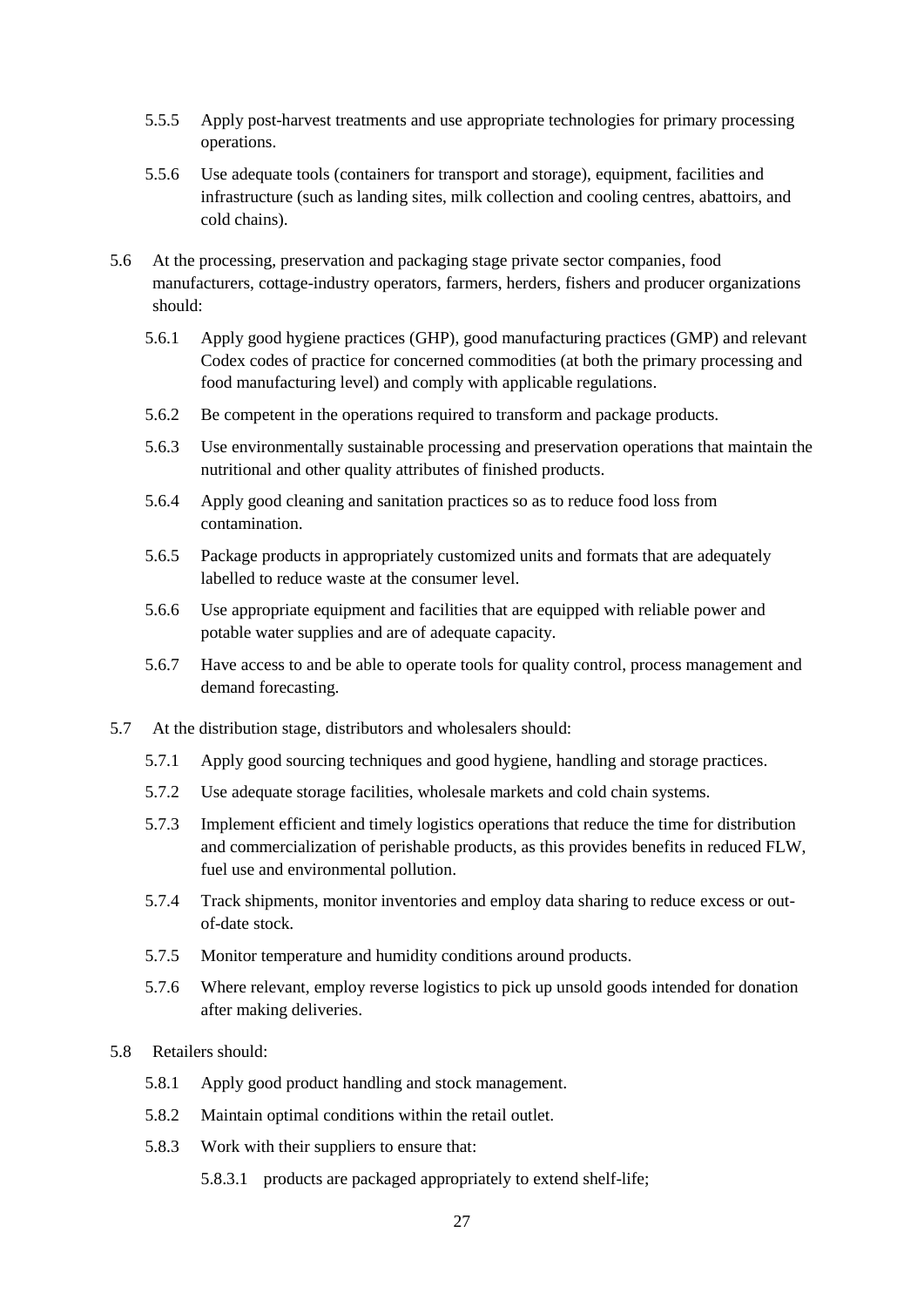- 5.8.3.2 product sizes and packaging are appropriate and customized to reduce consumer waste; and
- 5.8.3.3 products are labelled adequately to reduce food waste at the consumer level.
- 5.8.4 Reduce prices on perishable items approaching best-before and use-by dates.
- 5.8.5 Develop procurement guidelines to avoid large surpluses.
- 5.8.6 Monitor inventories.
- 5.8.7 Refrain from sales promotions that encourage consumers to buy excessive quantities of food.
- 5.8.8 Control inappropriate buyer practices, such as finger pressing and rummaging through produce.
- 5.8.9 Improve forecasting to better anticipate stock needs.
- 5.8.10 Work with producers to help absorb seasonal gluts.
- 5.8.11 Use adequate inventory management systems, in-store merchandizing, physical infrastructure for the retail outlet, cold storage, and transport facilities and equipment.
- 5.9 Food service providers should:
	- 5.9.1 Offer price incentives to consumers to reduce food waste.
	- 5.9.2 Design menus and methods for safe food handling, preparation and serving (including portion sizes) to reduce food waste.
	- 5.9.3 Manage inventory and stock adequately and adopt purchasing practices that better fit needs based on historical trends and waste data.
	- 5.9.4 Apply nudging measures to stimulate patrons to select products and make behavioural choices that lead to less food waste.
	- 5.9.5 Offer take-away solutions to patrons such as doggy bags accompanied by guidance on proper storage and food safety practices.
	- 5.9.6 Explore avenues, such as online solutions, to sell surplus meals at a discounted rate at the end of service.
	- 5.9.7 Prioritize cooking to order over preparation in advance.
	- 5.9.8 Use adequate inventory and stock management systems, as well as infrastructure for food handling, preparation, serving and food delivery.
- 5.10 Consumers should:
	- 5.10.1 Understand the cost food waste imposes on the household budget, the negative impacts of FLW, and their moral and civic responsibility to work towards reducing FLW.
	- 5.10.2 Understand the technical options for reducing food waste, including:
		- 5.10.2.1 shopping strategies;
		- 5.10.2.2 understanding how to interpret food date labels;
		- 5.10.2.3 packaging options adapted to different conditions of use;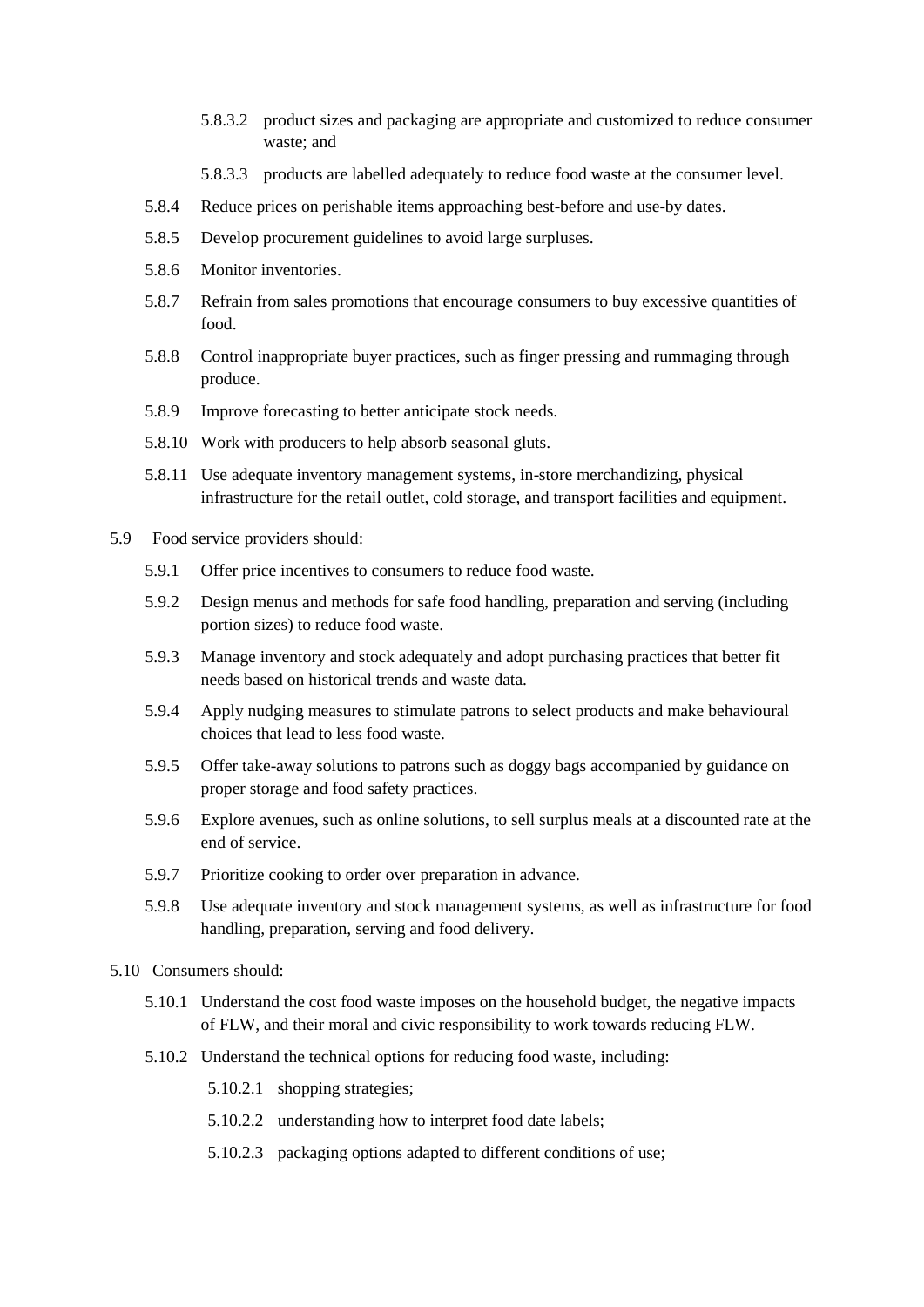- 5.10.2.4 food preservation and utilization practices, and how to preserve food quality and safety and minimize deterioration during home storage, including during refrigeration;
- 5.10.2.5 techniques that allow the use of all edible parts of the food;
- 5.10.2.6 recipes to reuse leftover foods and trimmings;
- 5.10.2.7 meal planning and preparation practices;
- 5.10.2.8 use of doggy bags to take home leftovers from restaurants; and
- 5.10.2.9 prioritizing the consumption of the most perishable items.
- 5.10.3 Prioritize in-season and locally sourced raw produce over out-of-season items sourced from distant markets.
- 5.10.4 If impossible to prevent food waste, know how to sort and use the material (for example as animal feed or in home composting) or dispose of it appropriately.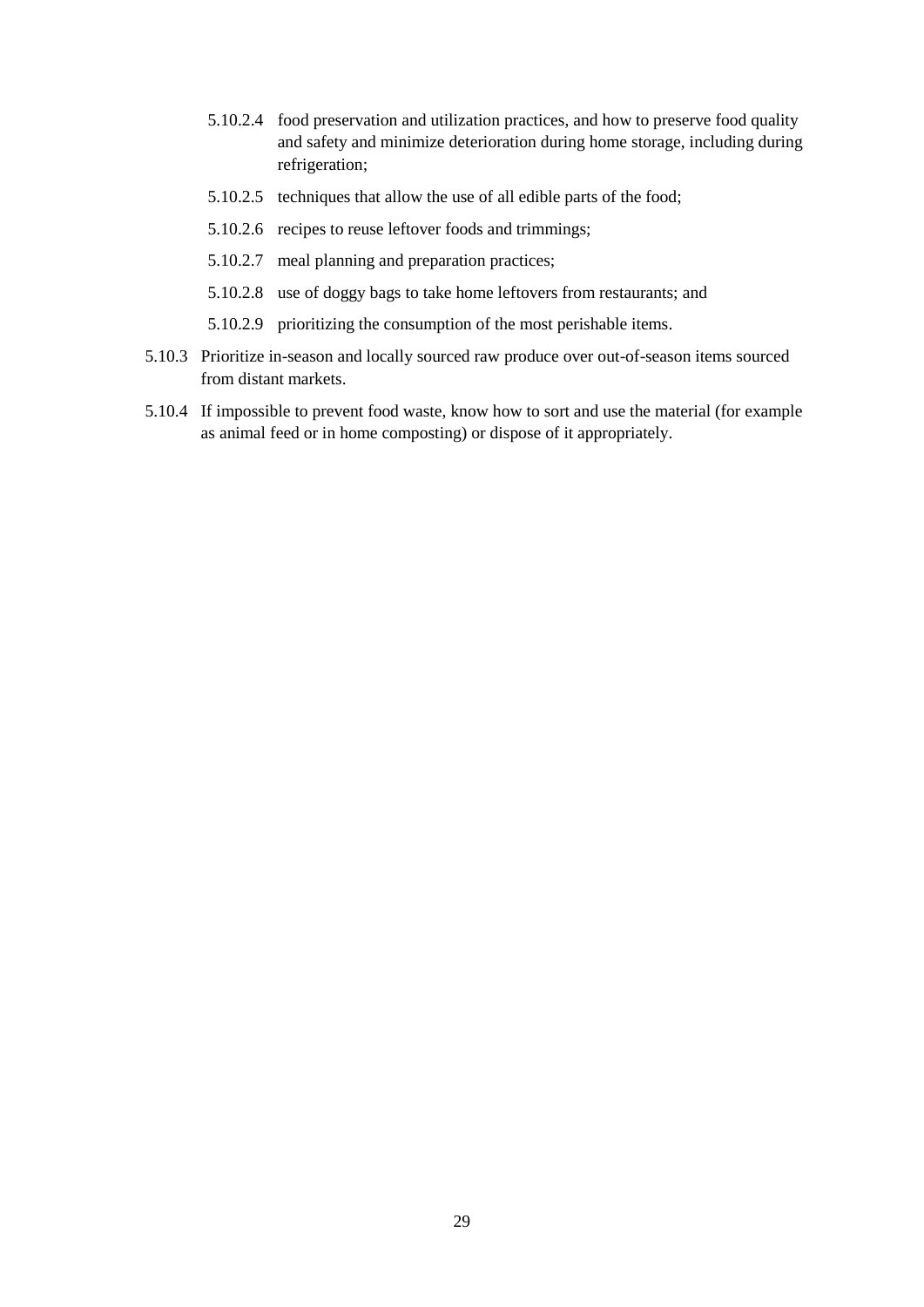## **Article 6. Implementation, monitoring and evaluation**

- 6.1 Without prejudice to the voluntary nature of this CoC, all stakeholders are encouraged to promote, support and use it according to their respective individual or collective needs, mandates, abilities and relevant national contexts.
- 6.2 Governmental actors are encouraged to take the lead in promoting the use of the CoC. Governmental actors are encouraged to bring the CoC to the attention of all stakeholders it refers to, so that these stakeholders understand their shared responsibilities in working together to ensure achievement of the objectives of the CoC. Governmental actors are encouraged to set up multi-stakeholder platforms and frameworks at the local, national and regional levels, or to use those existing, to coordinate implementation of the CoC; to monitor implementation in their jurisdictions; and to evaluate the impact on FLW reduction and associated food and nutrition security, socio-economic and environmental benefits. This process should be inclusive, participatory, gender sensitive, implementable, cost effective and sustainable.
- 6.3 Development partners, relevant specialized United Nations agencies and programmes, international financial institutions and regional organizations are encouraged to support voluntary efforts by Governmental actors to implement this CoC. Such support could include technical cooperation, financial assistance, institutional capacity-development, knowledge sharing and exchange of experiences, policy assistance and transfer of technology.
- 6.4 FAO, in accordance with its role within the United Nations system, will fully support Governmental actors in the implementation of the CoC, working in collaboration with other relevant organizations. FAO will monitor the application and implementation of the CoC and report to COAG on progress made.
- 6.5 Private sector enterprises involved in food systems are invited to promote the use of the CoC as relevant to their context and circumstances.
- 6.6 Producer organizations are invited to adhere to the applicable parts and spirit of the CoC in all their crop, livestock, forestry, fisheries, mariculture and aquaculture production activities to minimize FLW.
- 6.7 Civil society organizations with relevance to food systems are invited to integrate the guidelines in this CoC in their policies and programmes and to advocate for use of the CoC.
- 6.8 Academic and research institutions are invited to promote integration of the guidelines into their activities, and facilitate knowledge exchange and skills development to contribute to FLW reduction and sustainable food systems development.
- 6.9 The CoC should be considered a dynamic text that will be brought up to date as required, taking into account technical, economic and social progress. FAO will periodically review its relevance and effectiveness and update the CoC when necessary.
- 6.10 As a generic framework for actions on reducing FLW, this CoC will inform the preparation of, and will be supplemented by, codes of good practice for food loss reduction in the main food commodity sectors (grains, roots and tubers, fruits and vegetables, milk, meat and fish); codes of good practice for food waste reduction in the main food commodity sectors; and technical guidelines to permit practical application in particular situations.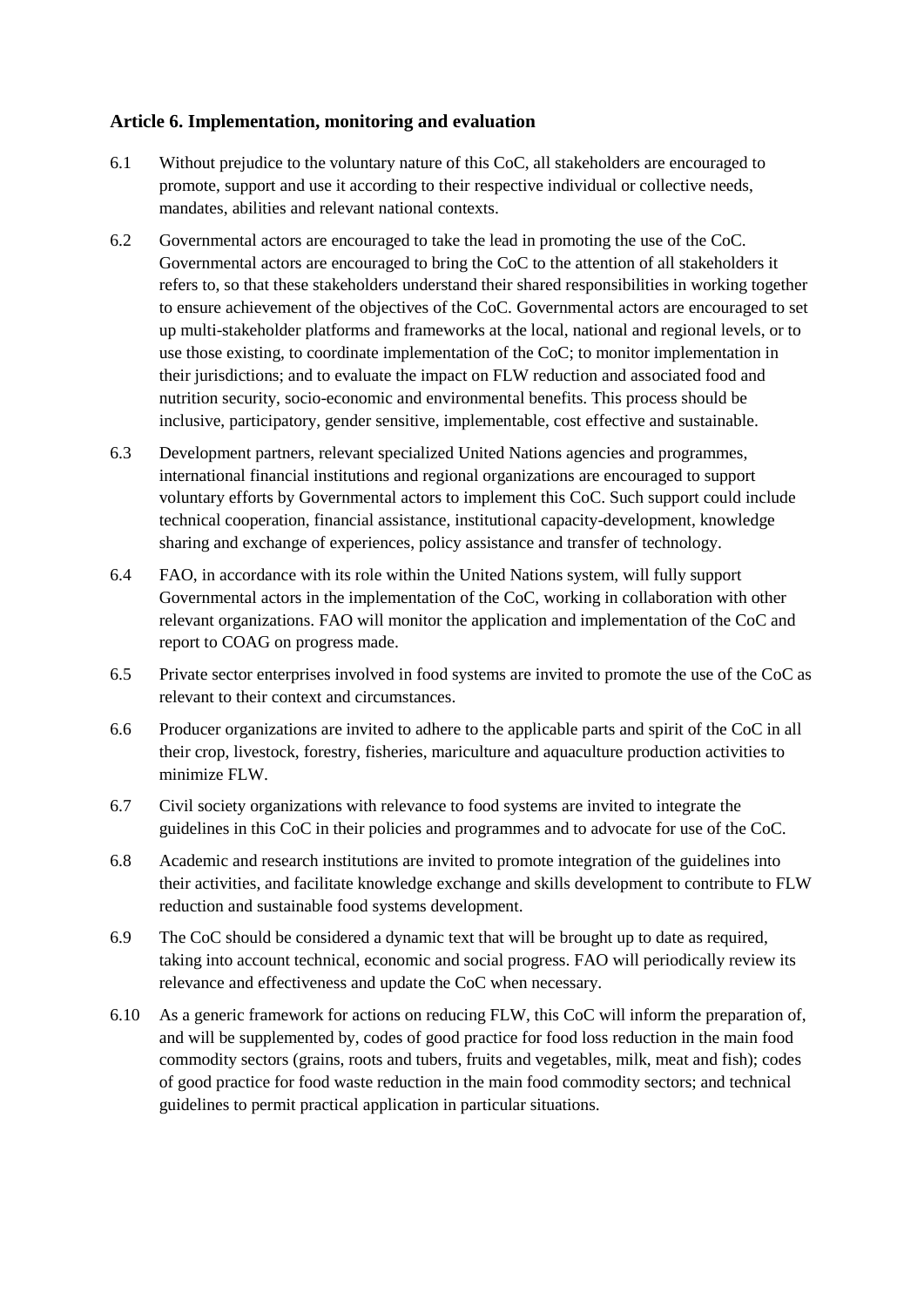#### **References**

**CFS. 2014.** *Principles for responsible investment in agriculture and food systems*. Rome. Committee on World Food Security. (http://www.fao.org/3/a-au866e.pdf).

**FAO. 2011.** *Global food losses and food waste: Extent, causes and prevention*. Rome.

**FAO. 2015**. *Food wastage footprint and climate change*. Rome.

**FAO. 2017.** *The future of food and agriculture – Trends and challenges*. Rome.

**FAO. 2018a.** *Sustainable food systems*. Committee on Agriculture. Twenty-sixth Session. Rome, 1-5 October 2018. (http://www.fao.org/3/mx349en/mx349en.pdf).

**FAO. 2018b.** *SDG 12.3.1: Global Food Loss Index. Methodology for monitoring SDG target 12.3*. (http://www.fao.org/3/CA2640EN/ca2640en.pdf).

**FAO. 2019a.** *The state of food and agriculture: Moving forward on food loss and waste reduction*. Rome.

**FAO. 2019b.** Forty-first Session of the FAO Conference Rome, 22–29 June 2019. *Report of the twenty-sixth Session of the Committee on Agriculture* (Rome, 1–5 October 2018). (http://www.fao.org/3/my349en/my349en.pdf).

**FAO & WHO. 1985.** Codex general standard for the labelling of prepackaged foods (CXS 1 – 1985) (http://www.fao.org/fao-who-codexalimentarius/codex-texts/list-standards/en/).

**FAO, IFAD, UNICEF, WFP & WHO. 2020.** *The state of food security and nutrition in the World 2020. Transforming food systems for affordable healthy diets*. Rome.

**Flanagan, K., Robertson, K., & C. Hanson. 2019.** *Reducing food loss and waste: Setting a global action agenda*. Washington DC. USA, World Resources Institute. [\(https://www.wri.org/publication/reducing-food-loss-and-waste-setting-global-action-agenda\)](https://www.wri.org/publication/reducing-food-loss-and-waste-setting-global-action-agenda)

**HLPE. 2014.** *Food losses and waste in the context of sustainable food systems*. A report by the High Level Panel of Experts on Food Security and Nutrition of the Committee on World Food Security, Rome.

**Kummu, M., H. de Moel, M. Porkka, S. Siebert, O. Varis & P.J. Ward. 2012.** Lost food, wasted resources: global food supply chain losses and their impacts on freshwater, cropland, and fertilizer use. *Science of the Total Environment* 438: 477–89.

**United Nations. 2015.** Chart of the Sendai Framework for Disaster Risk Reduction 2015–2030. (https://www.undrr.org/implementing-sf).

**United Nations. 2018.** World Urbanization Prospects: The 2018 Revision, Online Edition. New York, Department of Economic and Social Affairs, Population Division, United Nations. (https://www.un.org/development/desa/publications/2018-revision-of-world-urbanizationprospects.html).

**United Nations. 2019.** *Global sustainable development report 2019: The future is now – Science for achieving sustainable development*. Independent Group of Scientists appointed by the Secretary-General. New York, United Nations. (https://sustainabledevelopment.un.org/globalsdreport/2019)

**United Nations. 2020.** United Nations Resolution 74/209. International Day of Awareness of Food Loss and Waste. [\(https://undocs.org/A/RES/74/209\)](https://undocs.org/A/RES/74/209). New York.

**WHO. 2015.** WHO estimates of the global burden of foodborne diseases: Foodborne disease burden epidemiology reference group 2007–2015. Geneva, World Health Organization. p.72: (http://www.who.int/iris/bitstream/10665/199350/1/9789241565165\_eng.pdf?ua=1)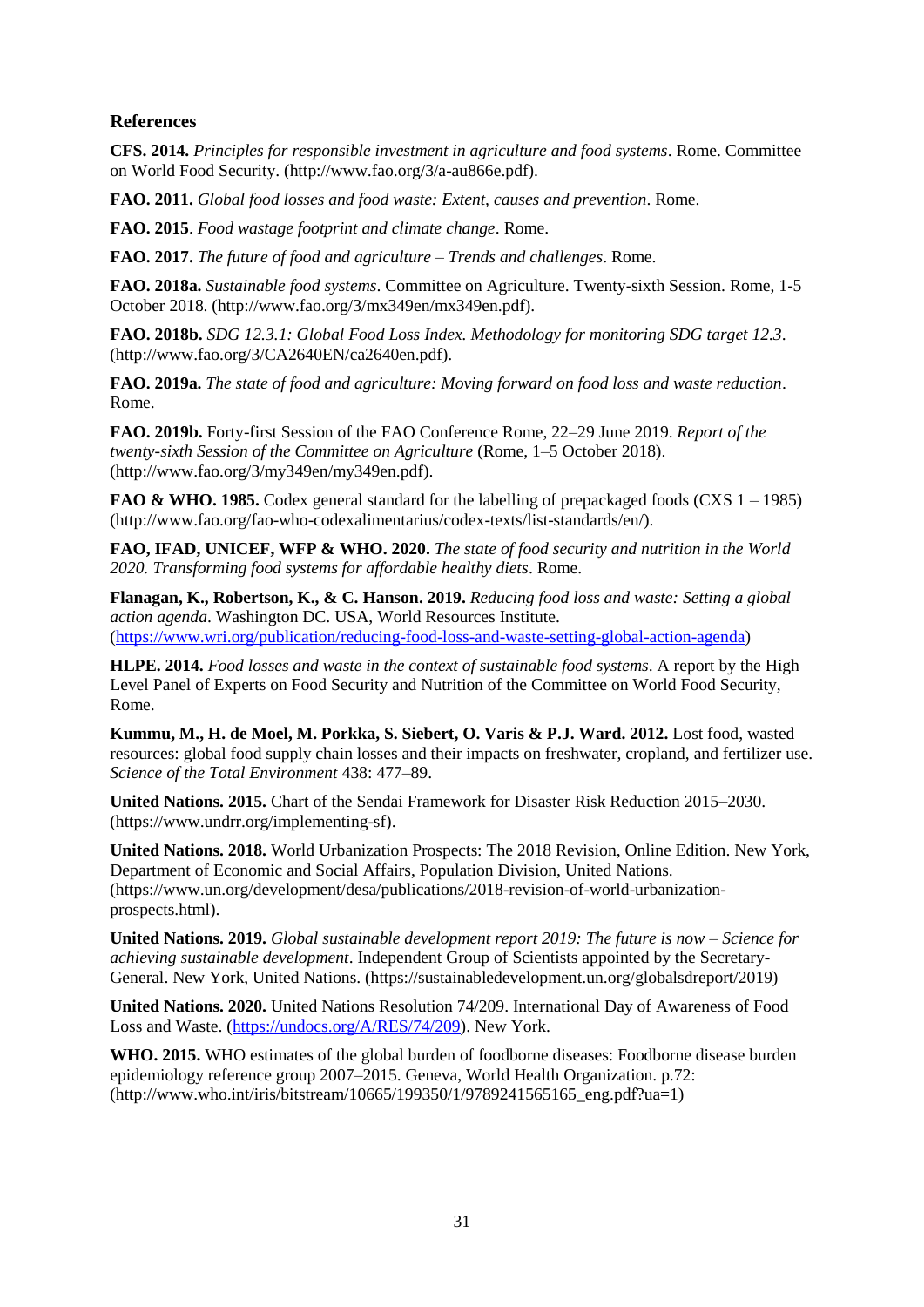#### **Working group that reviewed the CoC during the consultation of 30 June-1 July 2020**

#### *Nominated by FAO Regional Groups*

Elsa Barbosa Simões Maria Esperança Pires dos Santos Teresa Tumwet B. Rajender Hyo Joo Kang Kishida Manabu Diah Chandra Aryani Azman Hamzah Zhu Baoying Emilie Millie Müller Ana Mendoza Martinez Bartosz Zambrzycki Erwan De Gavelle Zoltan Kalman Heike Axmann Yngvild Vage Steihaug Kirill Antyukhin Pilar Eguillor Pablo Morón Natalia Basso Nazareno Montani Murillo Freire Junior Luis Fernando Ceciliano Ramzy Steno Entisar Al Shamy Fatima Elhassan Eltahir Jean Buzby Miranda Mirosa Steven Lapidge

#### *Non-State Actors*

Frank Kayula Jane Ambuko Ernest Molua Toine Timmermans Ryan Moira Dickinson Ana Catalina Suarez German Sturzenegger Karen Vizental Mondher Ben Salem Chaima Ktaif